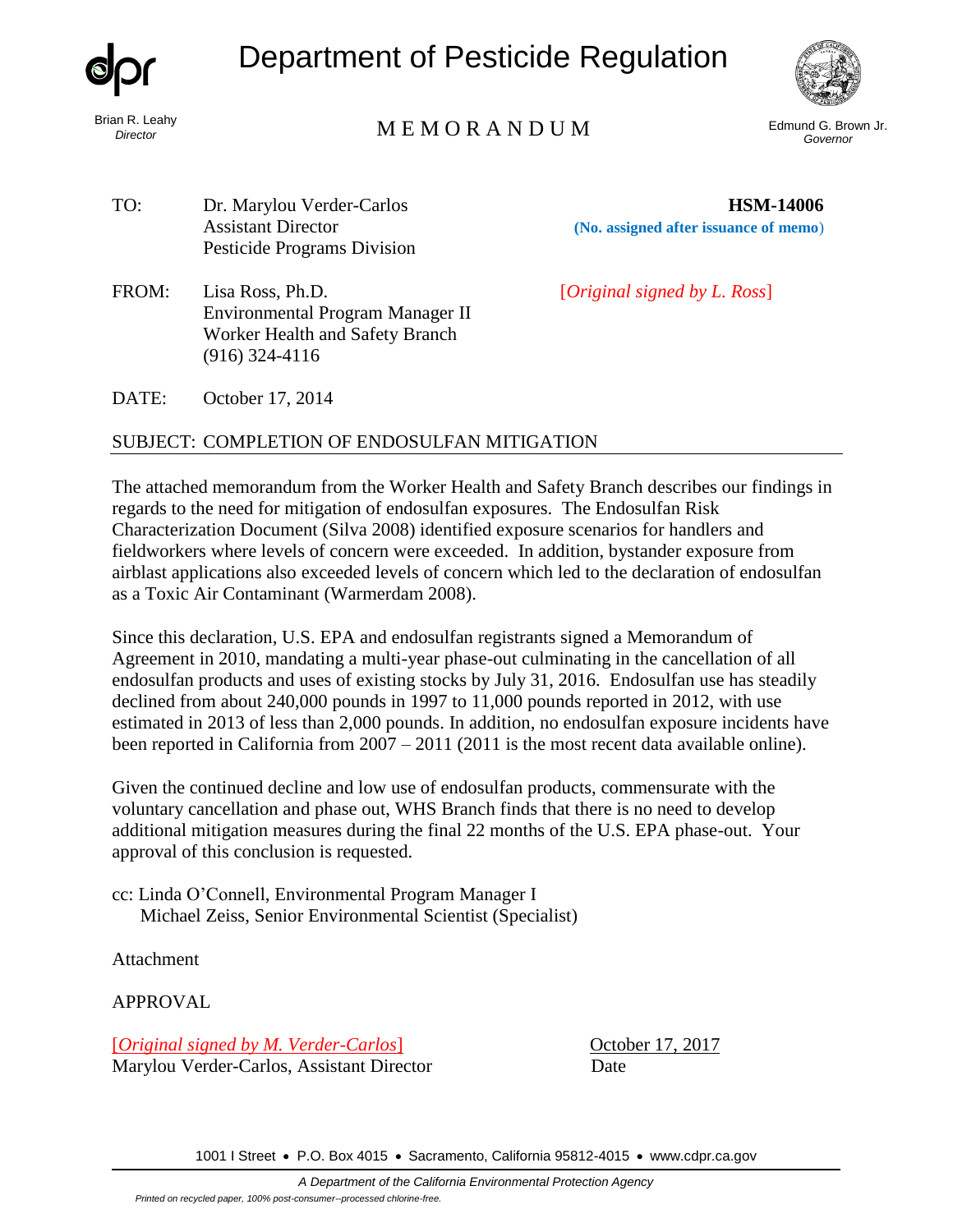|                            | <b>Department of Pesticide Regulation</b>                                                                                |                                            |                                 |
|----------------------------|--------------------------------------------------------------------------------------------------------------------------|--------------------------------------------|---------------------------------|
| Brian R. Leahy<br>Director | MEMORANDUM                                                                                                               |                                            | Edmund G. Brown Jr.<br>Governor |
| TO:                        | Lisa Ross, Ph.D.<br>Environmental Program Manager II<br>Chief, Worker Health and Safety Branch                           |                                            |                                 |
| Via:                       | Linda O'Connell<br>Environmental Program Manager I<br>Worker Health and Safety Branch                                    | [ <i>Original signed by L. O'Connell</i> ] |                                 |
| FROM:                      | <b>Michael Zeiss</b><br>Senior Environmental Scientist (Specialist)<br>Worker Health and Safety Branch<br>(916) 323-2837 | [Original signed by M. Zeiss]              |                                 |
| DATE:                      | October 16, 2014                                                                                                         |                                            |                                 |

# SUBJECT: ENDOSULFAN MITIGATION

## **Summary**

This memorandum presents the facts that support a determination that no additional mitigation measures are needed for the agricultural insecticide endosulfan. The memorandum is based on a 2013 draft prepared by Joshua Ogawa. Within currently registered uses of endosulfan, twelve exposure scenarios have unacceptably high risks for handlers or fieldworkers (Silva 2008, U.S. EPA 2010c). In addition, bystander exposure from airblast application exceeded levels of concern, resulting in declaration of endosulfan as a Toxic Air Contaminant (Warmerdam 2008). Nonetheless, I recommend that DPR consider endosulfan mitigation complete, for five reasons:

- 1) Endosulfan use within California is low and declining. Reported use in 2012 was less than 11,000 pounds statewide, a decrease of more than 80% since 2008 (DPR 2014a).
- 2) The U.S. Environmental Protection Agency (U.S. EPA) is implementing a voluntary cancellation by registrants of all remaining registrations of endosulfan products. All endosulfan registrations and all uses of existing stocks are scheduled to end by August 2016 (U.S. EPA 2010b).
- 3) As part of the voluntary cancellation, endosulfan airblast applications are only allowed on apple, and endosulfan aerial applications are prohibited (U.S. EPA 2010b).
- 4) Within California, endosulfan users appear to be adhering to the use restrictions required by the voluntary cancellation, as indicated by DPR data on reported use (DPR 2014a) and residue detections (DPR 2014c).
- 5) From 2007 to 2011 (the most recent statistics available), no endosulfan exposure incidents have been reported within California (DPR 2014b).

For all these reasons, I conclude that no additional mitigation measures are needed for endosulfan.

1001 I Street • P.O. Box 4015 • Sacramento, California 95812-4015 • [www.cdpr.ca.gov](http://www.cdpr.ca.gov/)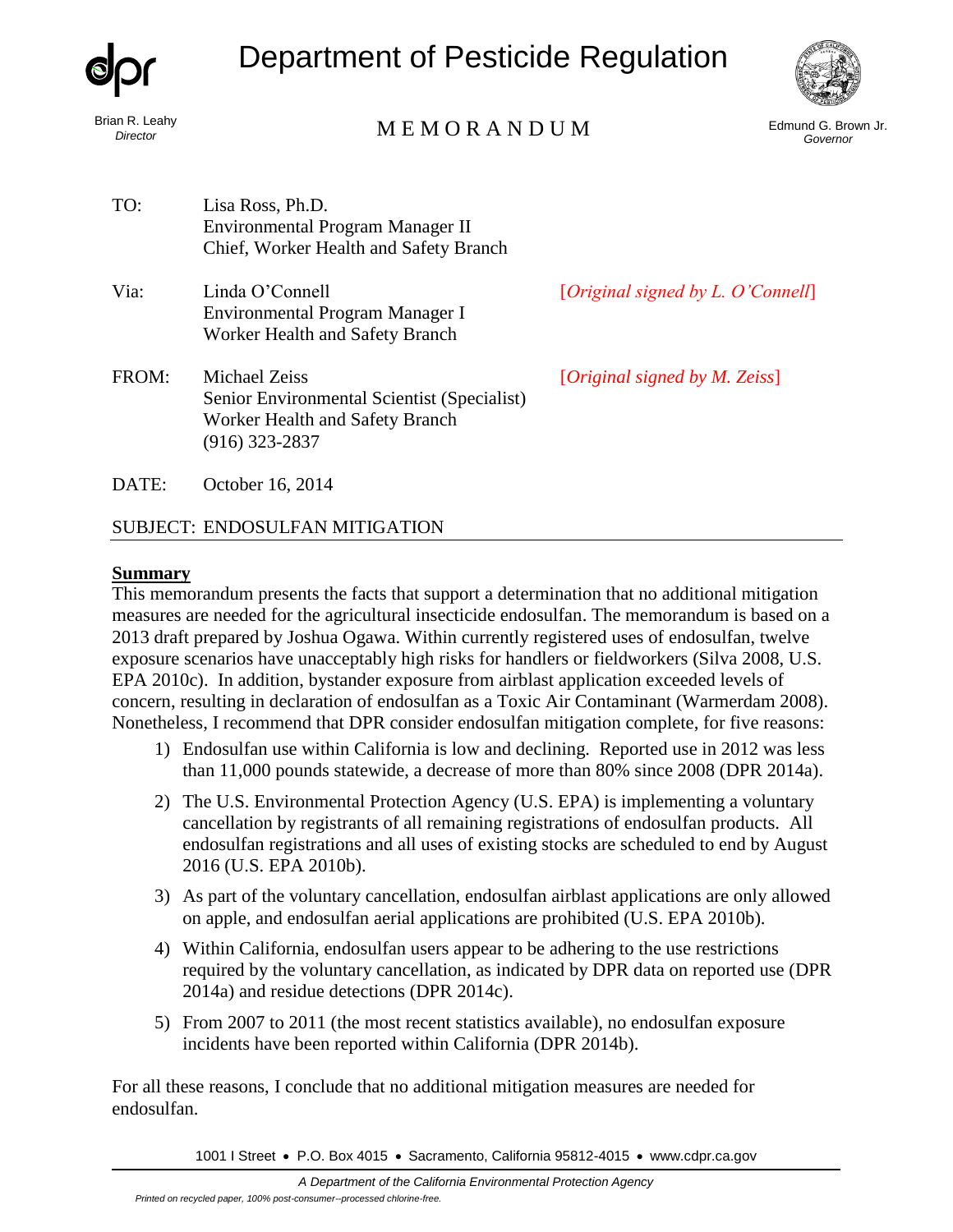# **Contents**

| Appendix: Interim mitigation for occupational exposure scenarios of concern 15 |  |
|--------------------------------------------------------------------------------|--|

#### **Endosulfan classification and utilization**

Endosulfan is an insecticide classified in the chemical group of cyclodiene organochlorines. It has high acute oral and inhalation toxicity, and moderate dermal toxicity (U.S. EPA 2002). Endosulfan was first registered as a pesticide in the U.S. in 1954 (U.S. EPA 2002). It is applied to above-ground portions of plants, and has been used to control more than 100 species of insects and mites (Silva 2008). Historically, endosulfan was used in California on more than 50 crops, but currently is registered in California for only 12 use sites (11 crops plus cattle ear tags).

#### **Recent regulatory history**

#### *2002 Reregistration Eligibility Decision*

The U.S. EPA Reregistration Eligibility Decision (RED) for endosulfan (U.S. EPA 2002) determined that risk levels were of concern for twelve occupational exposure scenarios, as well as for acute dietary exposure to children ages 1–6 years. The RED quantified risk via the standard metric of Margin of Exposure (MOE), calculated as follows:

> **NOEL**  $MOE =$ absorbed daily dose

Where NOEL stands for No Observable Effect Level. Because MOE is calculated as a ratio, a low risk is indicated by a *high* MOE. Regarding endosulfan, the RED stated, "Generally, MOEs greater than 100 are not of concern" (U.S. EPA 2002, p. 3). DPR likewise considers that, for endosulfan, risk is acceptable when the MOE is 100 or higher (Silva 2008).

To mitigate risk for the scenarios of concern, the RED made reregistration of endosulfan conditional upon registrants adopting changes to product labels and formulations, and canceling use on several commodities including succulent beans, succulent peas, spinach, grapes, and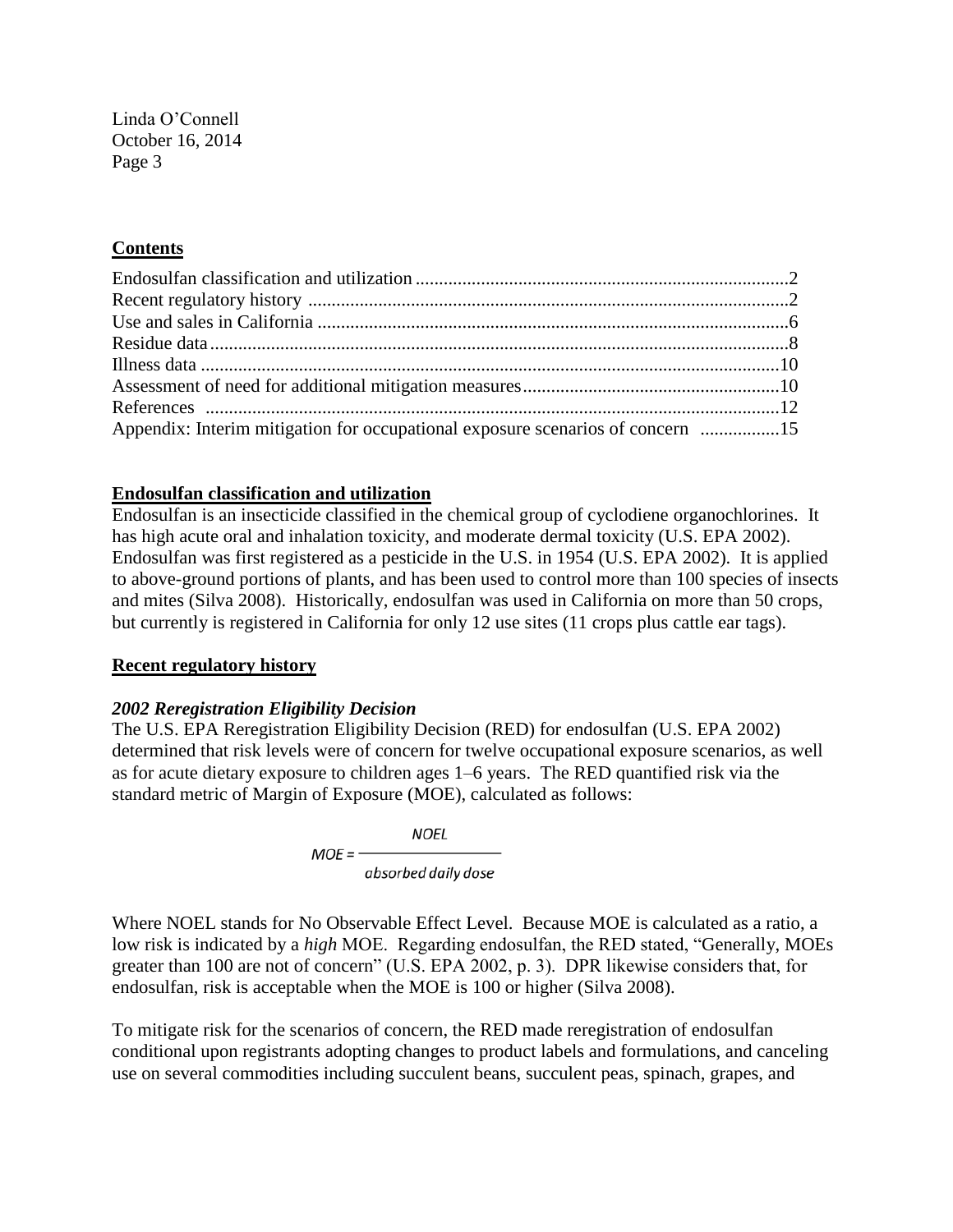pecans (U.S. EPA 2002). In addition, the RED stipulated a data call-in and supplementary reevaluation to assess the proposed use and formulation changes.

# *2008 Risk Characterization Document*

DPR's Risk Characterization Document (RCD) for endosulfan identified short-term, seasonal, and chronic occupational exposure scenarios and 15 short term reentry interval activities (REIs) as having MOEs of concern (Beauvais 2008, Silva 2008). Short term dermal exposures were the highest concern. Some scenarios of concern subsequently have been eliminated by registration cancellations and changes to product labeling. However, 12 scenarios of concern are still compatible with currently-registered crop uses and application methods (Table 1).

| Scenario <sup>6</sup>         |        | STADD <sup>2</sup> |                  | SADD <sup>3</sup> |                  | $ADD4$           |
|-------------------------------|--------|--------------------|------------------|-------------------|------------------|------------------|
|                               | Dermal | Inhalation         | Dermal           | Inhalation        | Dermal           | Inhalation       |
| Airblast (40 A)               |        |                    |                  |                   |                  |                  |
| Applicator                    | 4      |                    | 25               |                   | 71               |                  |
| <b>M/L WP-WSP</b>             | 37     | 97                 |                  |                   |                  |                  |
| M/L EC                        | 28     |                    |                  |                   |                  |                  |
| Groundboom (80A)              |        |                    |                  |                   |                  |                  |
| Applicator                    | 16     |                    |                  |                   |                  |                  |
| M/L EC                        | 18     |                    |                  |                   |                  |                  |
| M/L WP-WSP                    | 23     | 65                 |                  |                   |                  | 49               |
| Groundboom, High-acre (200 A) |        |                    |                  |                   |                  |                  |
| Applicator                    | 8      | 97                 | $n/a^5$          | $n/a^5$           | n/a <sup>5</sup> | n/a <sup>5</sup> |
| M/L EC                        | 9      | 97                 | n/a <sup>5</sup> | n/a <sup>5</sup>  | $n/a^5$          | n/a <sup>5</sup> |
| M/L WP-WSP                    | 11     | 32                 | n/a <sup>5</sup> | n/a <sup>5</sup>  | n/a <sup>5</sup> | n/a <sup>5</sup> |
| Reentry Workers (2 day REI)   |        |                    |                  |                   |                  |                  |
| Potato, Scouting              | 11     |                    |                  |                   |                  |                  |
| Strawberry, Hand Harvest      | 8      |                    |                  |                   |                  |                  |
| Tomato, Hand Harvest          | 17     |                    |                  |                   |                  |                  |

**Table 1.** Unacceptable Margins of Exposure (MOE<100) for handler and reentry worker exposure scenarios<sup>1</sup> that were still registered uses after the 2010 Memorandum of Agreement (U.S. EPA 2010b).

<sup>1</sup> Summarized from tables 39–42 in Silva 2008.

<sup>2</sup> STADD: Short-Term Absorbed Daily Dose.

<sup>3</sup> SADD: Seasonal Average Daily Dose.

<sup>4</sup> AADD: Annual Average Daily Dose.

<sup>5</sup> Silva 2008 (Table 40) did not estimate seasonal or annual exposures for high-acre groundboom applications.

<sup>6</sup> EC: emulsifiable concentrate formulation. M/L: mixer/loader personnel. WP: wettable powder formulation. WSP: water soluble packaging.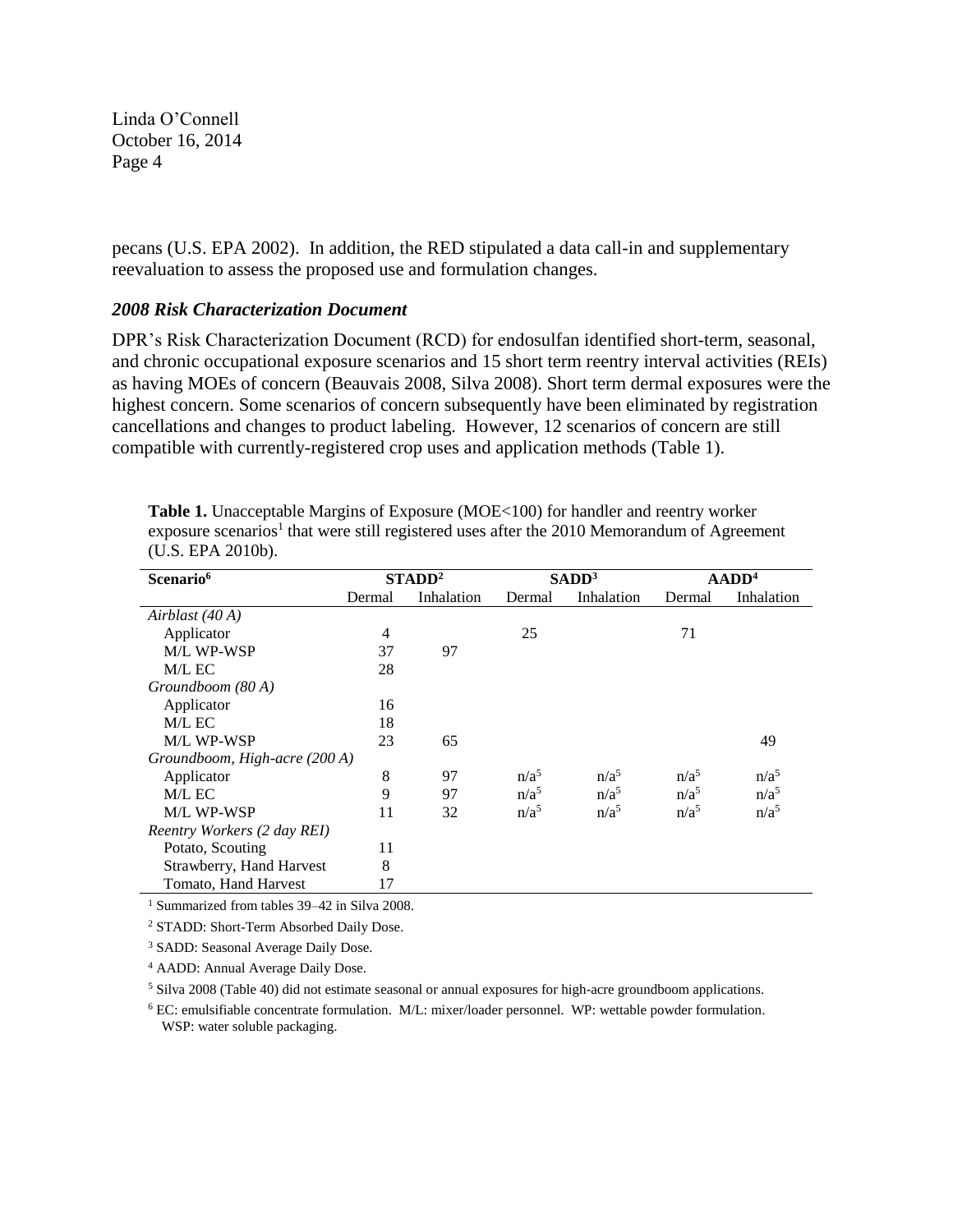# *2009 Toxic Air Contaminant designation*

California Food and Agricultural Code section 14022 requires DPR to determine whether pesticides "emitted into the ambient air of California" are Toxic Air Contaminants (TAC) requiring additional mitigation measures to reduce exposure via inhalation. In order for DPR to designate a pesticide as a TAC, the pesticide must have measured concentrations in the ambient air greater than one-tenth of the air concentration that has been determined to be health protective (California Code of Regulations, title 3, section 6864). For endosulfan, another way to express this is that ambient air concentrations must have been equivalent to MOEs of less than 1,000 (Warmerdam 2008).

A 1997 monitoring study of an endosulfan airblast application (ARB 1998) identified acute, seasonal, and annual bystander inhalation exposure MOEs as below 1,000 (Silva 2008). This led to designation of endosulfan as a TAC within California Code of Regulations, title 3, section 6860 (Warmerdam 2008). That regulatory amendment went into effect in April 2009 (Randy Segawa, personal communication).

# *2010 Memorandum of Agreement, and subsequent implementation*

U.S. EPA's 2007 and 2010 reassessments of endosulfan use identified several worker health and environmental risks not adequately mitigated by the 2002 RED actions (U.S. EPA 2007, 2010c). To mitigate those risks, in 2010 U.S. EPA and registrants signed a Memorandum of Agreement (MOA) mandating a multi-year phase-out (Table 2) that culminates in cancellation of all endosulfan products and all uses of existing stocks by July 31, 2016 (U.S. EPA 2010b). During the phase-out period, additional mitigation measures are required, including:

- cancellation of aerial application methods on most crops,
- additional restrictions on ground application methods,
- reductions in application rates, and
- lengthening of Restricted Entry Intervals and Pre-Harvest Intervals.

In November 2010, U.S. EPA published the phase-out schedule within a Final Product Cancellation Order (U.S. EPA 2010a). In September 2011, U.S. EPA published the scheduled revocation dates for endosulfan residue tolerances on harvested commodities (U.S. EPA 2011), with revocations of tolerances timed to match cancellations of uses.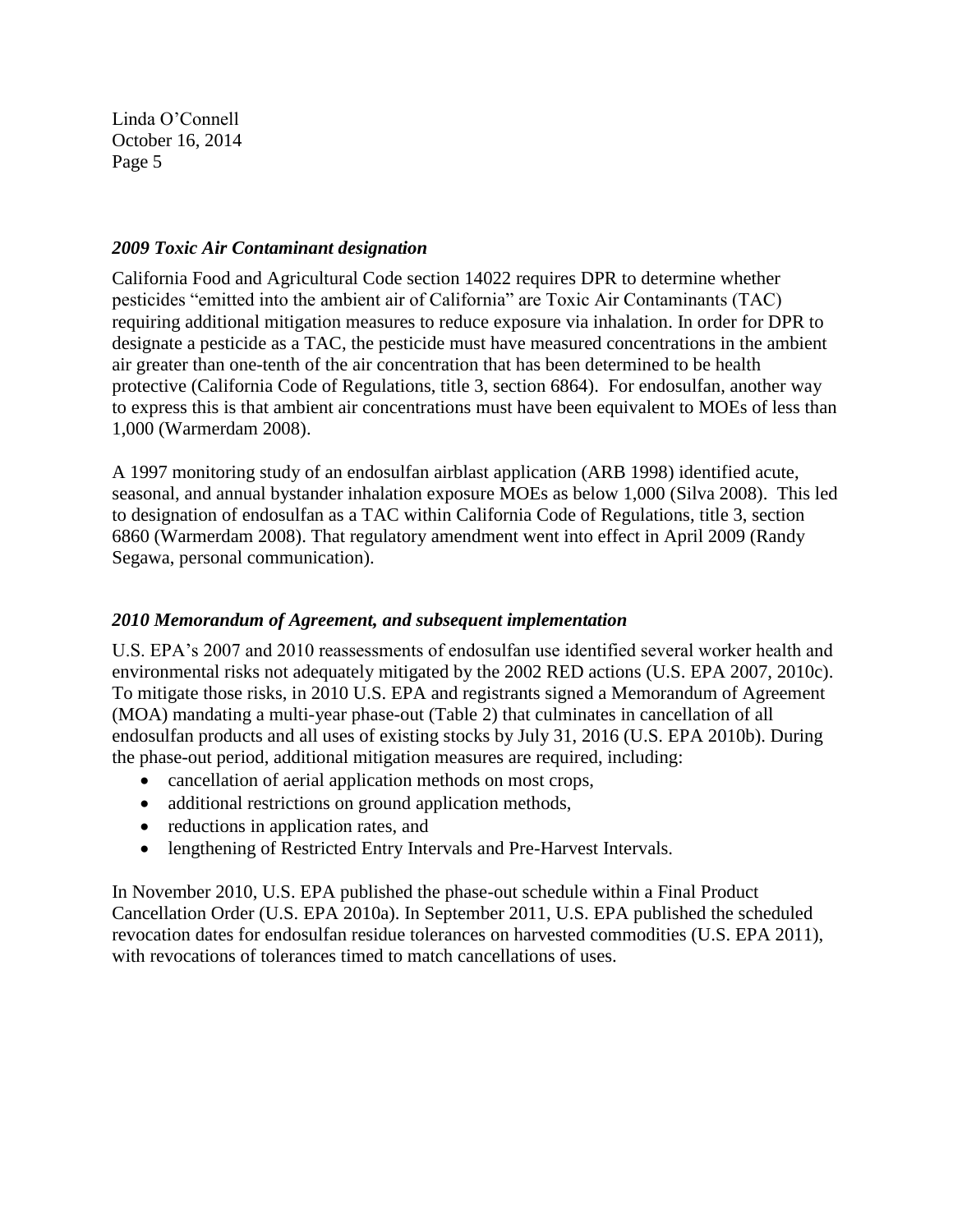|                                | <b>Table 2.</b> Cancellation schedule for endosulfan uses registered <sup>1</sup> at the time of the Memorandum |
|--------------------------------|-----------------------------------------------------------------------------------------------------------------|
| of Agreement (U.S. EPA 2010b). |                                                                                                                 |

| <b>Crops</b>                                                                                                       | <b>Cancellation Date<sup>2</sup></b> |
|--------------------------------------------------------------------------------------------------------------------|--------------------------------------|
| Broccoli; Brussels sprouts; Cabbage; Carrots; Cauliflower; Celery;                                                 | July 31, 2012                        |
| Citrus (non-bearing); Collard greens; Cotton; Cucumbers; Dry beans; Dry peas;                                      |                                      |
| Eggplant; Kale; Kohlrabi; Lettuce; Mustard greens; Nuts (almonds, filbert,                                         |                                      |
| macadamia, walnut); Poplars; Stone fruits (apricot, cherry, nectarine, peach,                                      |                                      |
| plum, prune); Strawberry (annual); Summer melons (cantaloupe, honeydew,                                            |                                      |
| watermelon); Summer squash; Sweet potato; Tobacco; Turnip;                                                         |                                      |
| Ornamental trees and plants                                                                                        |                                      |
|                                                                                                                    |                                      |
| Pear                                                                                                               | July 31, 2013                        |
| Apple; Blueberry; Peppers; Potato; Pumpkin; Sweet corn; Tomato;                                                    | July 31, 2015                        |
| Winter squash                                                                                                      |                                      |
|                                                                                                                    |                                      |
| Livestock ear tags; Pineapple; Strawberry (perennial/biennial only, annual use                                     | July 31, 2016                        |
| was canceled July 31, 2012); Vegetable crops grown for seed <sup>3</sup> (alfalfa,                                 |                                      |
| broccoli, Brussels sprouts, cabbage, cauliflower, Chinese cabbage,                                                 |                                      |
| collard greens, kale, kohlrabi, mustard greens, radish, rutabaga, turnip)                                          |                                      |
| <sup>1</sup> Not all of these uses were registered within California.<br>$\sim$ $\sim$ $\sim$ $\sim$ $\sim$ $\sim$ |                                      |

<sup>2</sup> Specifically, these are the final dates on which the Memorandum of Agreement (MOA) allows the <u>use</u> of existing stocks of any end-use product that is labeled for the crops listed in this table. The MOA sets correspondingly earlier deadlines to halt formulation and sale of such end-use products.

<sup>3</sup>Within "Vegetable crops grown for seed", only cabbage is included in current California registered endosulfan products.

#### *Current regulatory status within California*

Endosulfan is a federal and California restricted use material. Currently, there are four California-registered endosulfan products: two *emulsifiable* concentrates (EC), one wettable powder in water-soluble packaging (WP-WSP), and one cattle eartag product.

Labeling for the EC and WP-WSP products specifies mandatory drift-control restrictions for applications within California. Except for apples, on which airblast applications are allowed, the EC and WP-WSP formulations may only be applied in California via low-pressure groundboom (boom pressure not to exceed 30 pounds per square inch).

At the time of this memorandum, endosulfan is only registered for 12 use sites within California (Table 2): apple, blueberry, cabbage grown for seed, cattle (via eartags), peppers, pineapple, potato, pumpkin, strawberry (perennial/biennial only), sweet corn, tomato, and winter squash. All registrations of endosulfan products and all uses of existing stocks are scheduled to be cancelled by July 31, 2016 (U.S. EPA 2010b).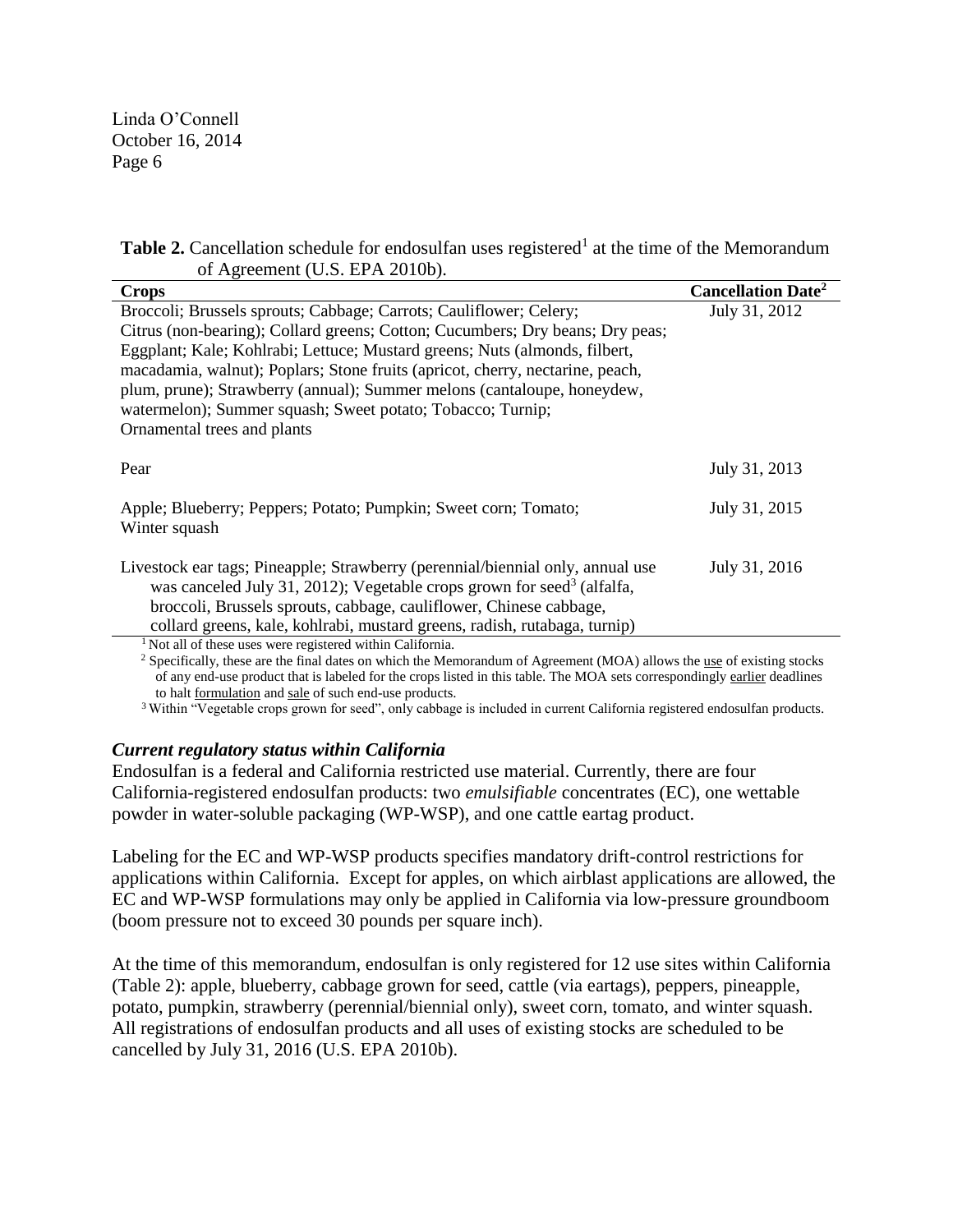## **Use and Sales in California**

There are no available use figures for endosulfan cattle ear tags because pesticide use on livestock is exempt from pesticide use reporting (California Code of Regulations, title 3, section 6624).

From 1997–2012 reported endosulfan use on California crops has declined steadily, from 240,310 lbs reported in 1997 to 10,965 lbs reported in 2012 (Figure 1). Endosulfan sales within California (DPR 2014c) show a comparable decline (Figure 1).



**Figure 1. Reported endosulfan use and sales within California, 1997 – 2012**.

\* Use on 11 current crops: sum of reported use on the 11 crop use sites registered within California at the time of this memorandum: apple, blueberry, cabbage grown for seed, peppers, pineapple, potato, pumpkin, strawberry (perennial/biennial only), sweet corn, tomato, and winter squash. No use data are available for cattle eartags.

When categorized by crop (Figure 2), reported use indicates that endosulfan users are adhering to the use restrictions required by the MOA-mandated cancellations. In July 2012, U.S. EPA cancelled uses on cotton, lettuce, and peppers (U.S. EPA 2010b). Similarly, reported endosulfan use on cotton and peppers ceased in 2011, with a few applications reported on lettuce before the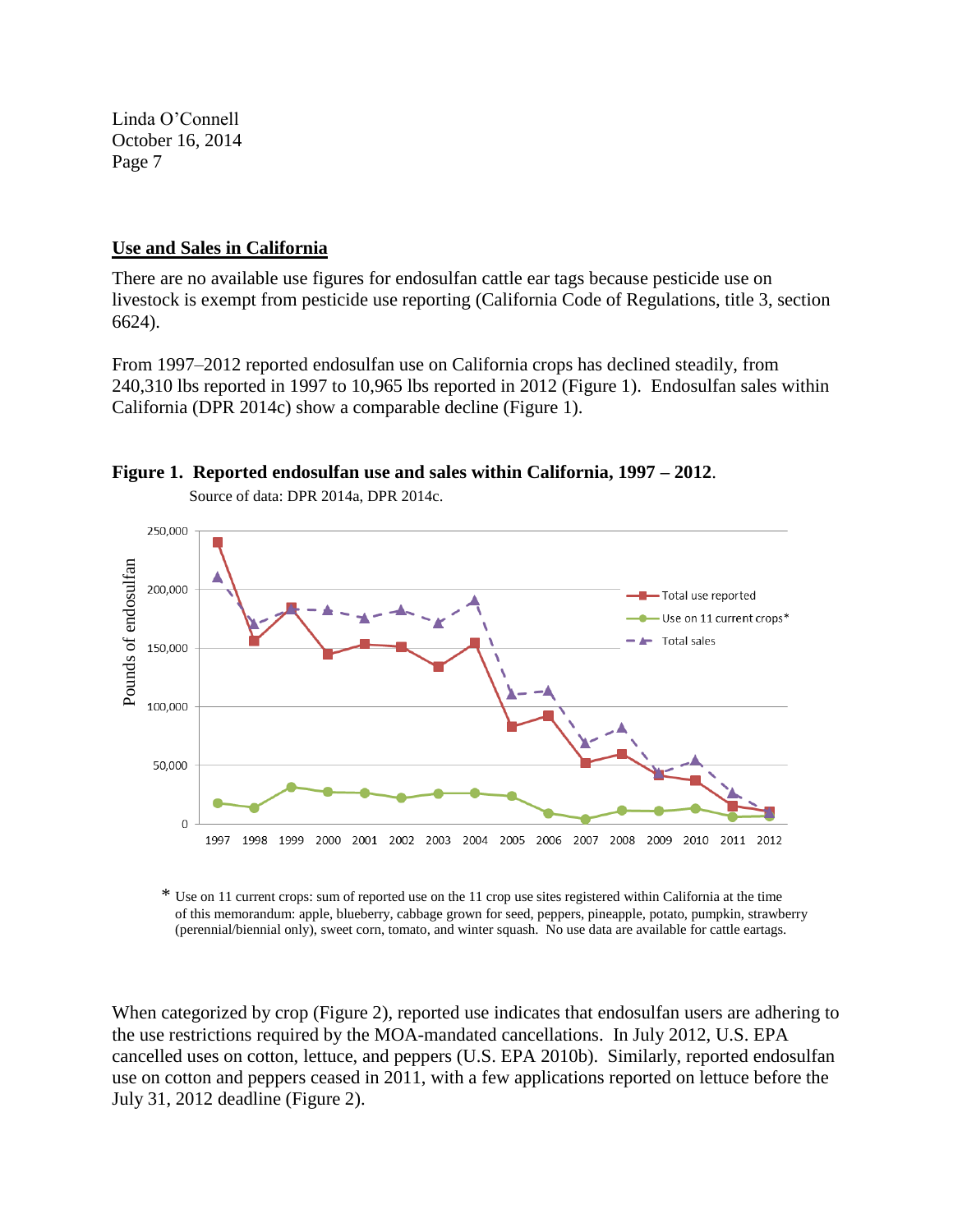

# **Figure 2. Endosulfan reported use within California, by crop, 2009-2012.**

Source of data: DPR Pesticide Use Reports

In California, tomato is the largest remaining registered crop use for endosulfan. In 2012, reported use on tomato was 6,778 lbs of endosulfan. Endosulfan is allowed to be applied to tomato through July 31, 2015 (U.S. EPA 2010b).

The voluntary cancellation allows application to various vegetable crops grown for seed through July 31, 2016. Of these vegetable-seed crops, only cabbage is a California-registered use. No endosulfan use was reported on cabbage in either 2011 or 2012 (DPR 2013a).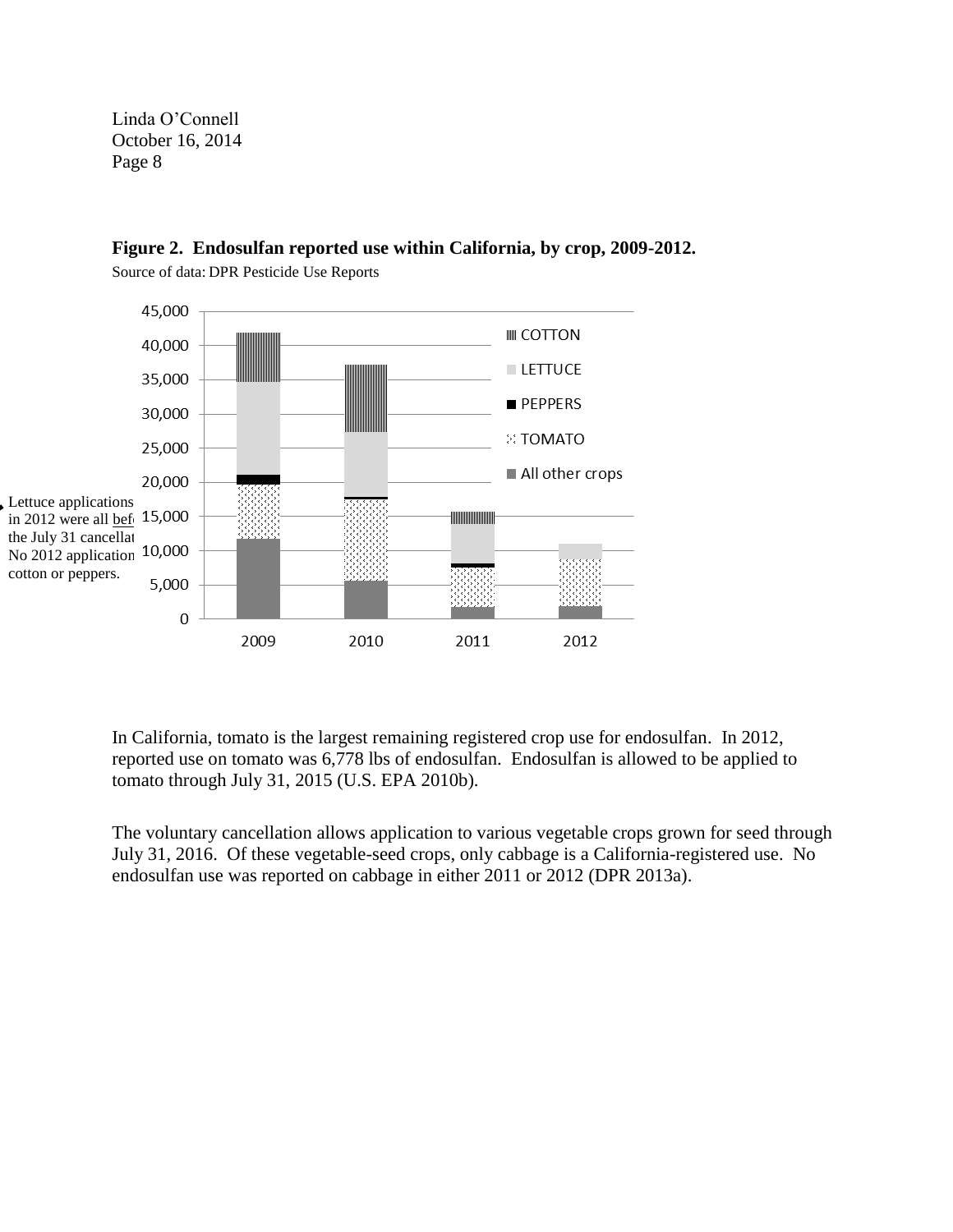# **Residue data**

Each week, DPR collects samples of harvested fruits and vegetables throughout the channels of trade, and analyzes the produce samples for pesticide residues (DPR 2014d). When collecting samples, DPR staff record information about the origin of the produce from the produce packaging.

The analytical method used for DPR's residue-monitoring program detects both endosulfan and endosulfan sulfate. Endosulfan sulfate is a chemical breakdown product of endosulfan. In the following discussion, the phrase "endosulfan residue" should be understood as "residue of endosulfan or endosulfan sulfate, or both".

In recent years, endosulfan residue has been detected only rarely on produce known, or likely, to have been grown in California (Table 3). Like data on reported endosulfan use, the endosulfan residue data indicate that most endosulfan users are adhering to the use restrictions required by the MOA. In particular, from 2009-2011 endosulfan residues were detected most often on summer melons and summer squash. U.S. EPA cancelled uses on those crops on July 31, 2012 (U.S. EPA 2010b). After those cancellations, endosulfan residue was detected on only a single summer melon sample in 2012, and was not detected on summer squash (Table 3).

Some detected endosulfan residues may be the result of environmental contamination, rather than the result of an endosulfan insecticide product having been applied to the crop. Endosulfan sulfate is relatively persistent in the environment, and conceivably could contaminate nearby crops via windborne particles of contaminated soil (Michael Papathakis, personal communication). All endosulfan residues on California-grown commodities were below 1 part per million, and were within legal tolerances established by U.S. EPA.

**Table 3. Residues of endosulfan and endosulfan sulfate on California-grown produce** (including "1US" samples on which state of origin was not specified).

| Crop                                            | Category of sample | 2009  | 2010    | 2011    | 2012    | 2013 |
|-------------------------------------------------|--------------------|-------|---------|---------|---------|------|
| Apple                                           | With endosulfan    |       |         |         |         |      |
|                                                 | Total samples      |       | 38      | 88      | 170     | 34   |
|                                                 | % w/ endosulfan    | 16.7% | $0.0\%$ | $0.0\%$ | 0.0%    | 0.0% |
| Gai lon (Chinese broccoli, part With endosulfan |                    |       |         |         |         |      |
| of Crop Group 5)                                | Total samples      |       |         | 26      |         |      |
|                                                 | % w/ endosulfan    | N/A   | $0.0\%$ | 3.8%    | $0.0\%$ | 0.0% |

Source of data: Queries of DPR's residue-program database, run on Sept. 12, 2014 by Amna Hawatky.

*(continued on next page)*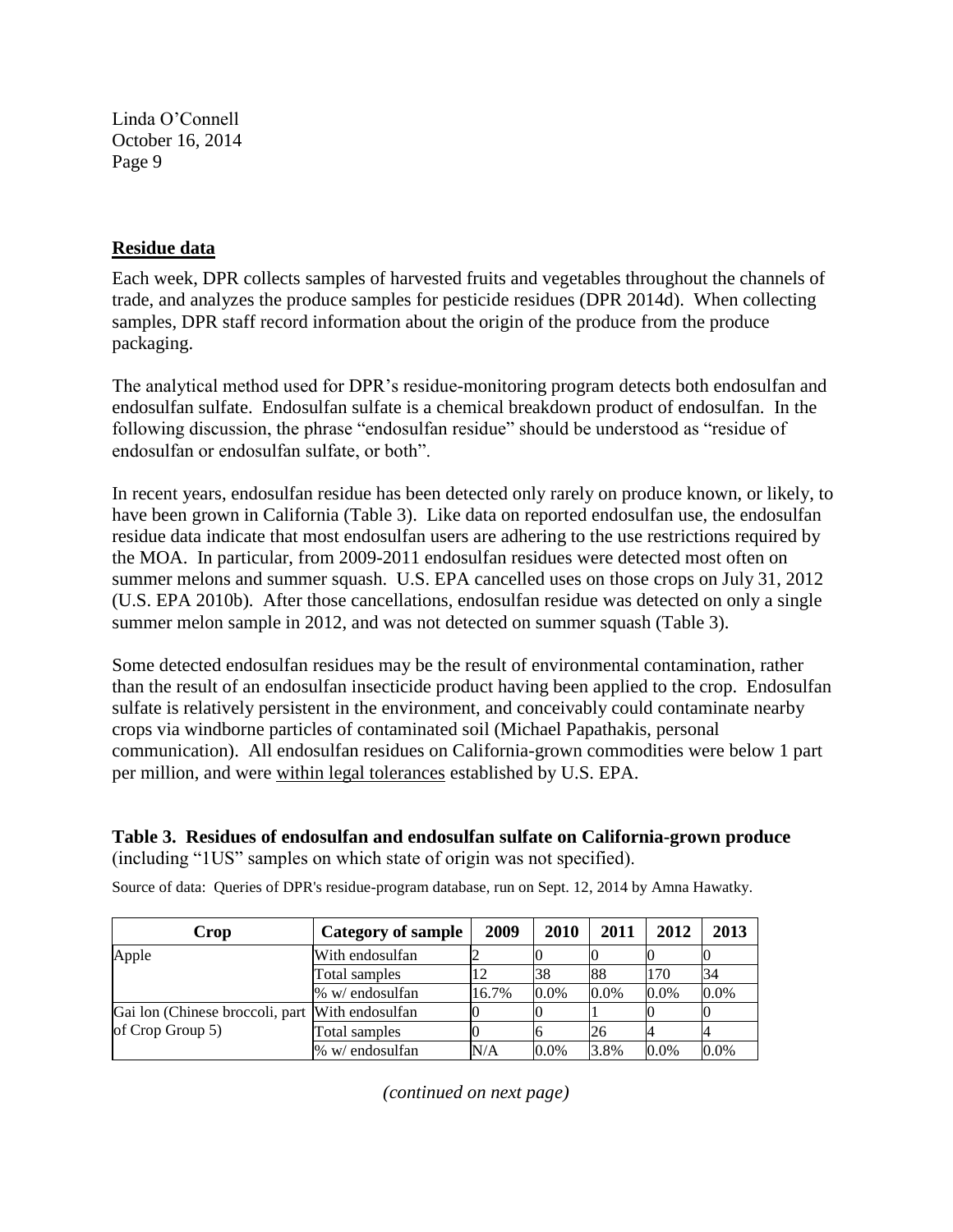**Table 3. Residues of endosulfan and endosulfan sulfate on California-grown produce** (continued from previous page)

| Crop                           | <b>Category of sample</b> | 2009            | 2010           | 2011                     | 2012           | 2013 |
|--------------------------------|---------------------------|-----------------|----------------|--------------------------|----------------|------|
| Kale                           | With endosulfan           | 0               | 0              | $\Omega$                 | $\overline{0}$ |      |
|                                | Total samples             | 3               | 62             | 59                       | 82             | 201  |
|                                | % w/ endosulfan           | 0.0%            | 0.0%           | 0.0%                     | 0.0%           | 0.5% |
| Lettuce (including leaf, head, | With endosulfan           |                 | 3              | 3                        |                | 0    |
| romaine)                       | Total samples             | 195             | 95             | 92                       | 135            | 121  |
|                                | % w/ endosulfan           | 0.5%            | 3.2%           | 3.3%                     | 0.7%           | 0.0% |
| Peppers (including bell and    | With endosulfan           | 0               |                | 2                        | 0              | 0    |
| chili)                         | Total samples             | 36              | 75             | 66                       | 68             | 42   |
|                                | % w/ endosulfan           | 0.0%            | 1.3%           | 3.0%                     | 0.0%           | 0.0% |
| Potato                         | With endosulfan           | $\overline{0}$  |                | $\overline{c}$           | $\overline{0}$ | 0    |
|                                | Total samples             | 78              | 51             | 129                      | 149            | 78   |
|                                | % w/ endosulfan           | 0.0%            | 2.0%           | 1.6%                     | 0.0%           | 0.0% |
| Snow peas                      | With endosulfan           | $\overline{0}$  |                | 0                        | 0              | 0    |
|                                | Total samples             | 30              | 18             | 12                       | 32             | 36   |
|                                | % w/ endosulfan           | 0.0%            | 5.6%           | $0.0\%$                  | 0.0%           | 0.0% |
| 'Summer melons" (cantaloupe,   | With endosulfan           | 9               | 3              | $\overline{0}$           |                | 0    |
| honeydew, watermelon)          | Total samples             | 54              | 17             | 8                        | 8              | 13   |
|                                | % w/ endosulfan           | 16.7%           | 17.6%          | 0.0%                     | 12.5%          | 0.0% |
| Summer squash (including       | With endosulfan           | 6               | 4              | 0                        | 0              | 0    |
| zuchini and bitter melon)      | Total samples             | 43              | 29             | 12                       | 23             | 28   |
|                                | % w/ endosulfan           | 14.0%           | 13.8%          | 0.0%                     | 0.0%           | 0.0% |
| Tomato (including fresh,       | With endosulfan           | $\overline{0}$  | 0              |                          | $\overline{0}$ | 0    |
| processing, and tomatillo)     | Total samples             | $\overline{14}$ | 24             | 24                       | 66             | 39   |
|                                | % w/ endosulfan           | 0.0%            | 0.0%           | 4.2%                     | 0.0%           | 0.0% |
| Winter squash (including       | With endosulfan           | 0               | 0              | 0                        | $\Omega$       | 0    |
| pumpkins)                      | Total samples             | 9               | $\overline{8}$ | $\overline{\mathcal{L}}$ | 6              |      |
|                                | % w/ endosulfan           | 0.0%            | 0.0%           | 0.0%                     | 0.0%           | 0.0% |
| Yard-long beans (Vigna sp.,    | With endosulfan           | 0               | 0              | $\overline{c}$           | 0              |      |
| part of Crop Group 6A)         | Total samples             | $\overline{0}$  |                | 3                        | k              |      |
|                                | % w/ endosulfan           | N/A             | 0.0%           | 66.7%                    | 0.0%           | 0.0% |
| All other California           | With endosulfan           | 0               | 0              | 0                        | 0              |      |
| commodities sampled            | Total samples             | 1259            | 1219           | 1098                     | 1608           | 1695 |
|                                | % w/ endosulfan           | 0.0%            | 0.0%           | 0.0%                     | 0.0%           | 0.0% |
| YEARLY TOTALS,                 | With endosulfan           | 18              | 13             | 11                       |                |      |
| all California commodities     | Total samples             | 1733            | 1643           | 1619                     | 2359           | 2296 |
| sampled                        | % w/ endosulfan           | 1.0%            | 0.8%           | 0.7%                     | 0.1%           | 0.0% |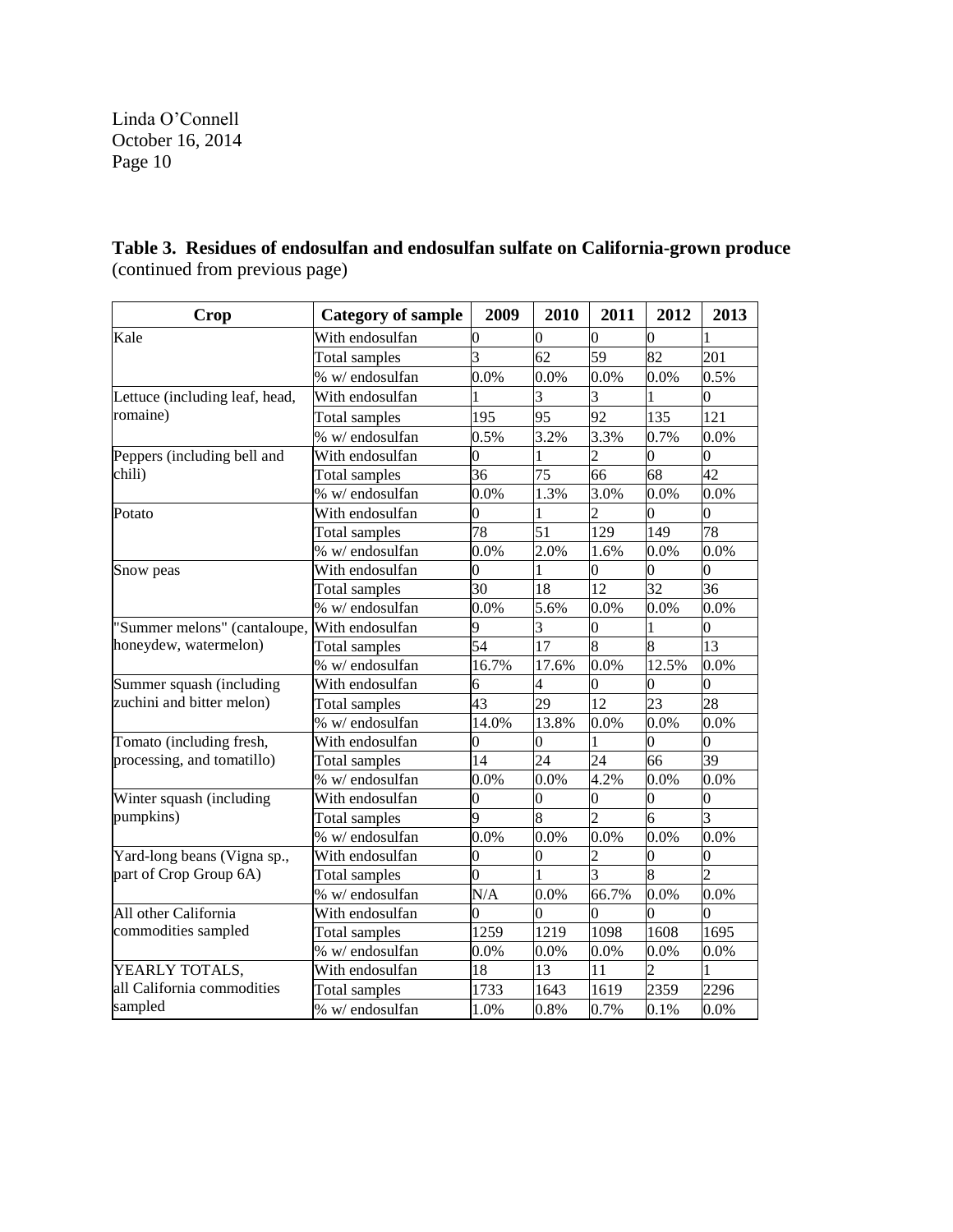#### **Illness Data**

From 2007 to 2011 (the most recent statistics available), no endosulfan exposure incidents have been reported within California. The most recent report was one "possible" exposure incident in 2006 (DPR 2014b). In that 2006 incident, a nursery employee developed symptoms consistent with endosulfan exposure after mixing, loading, and applying pesticides containing two active ingredients (endosulfan and myclobutanil) without using either the Personal Protective Equipment (PPE) or the engineering controls required by the product label.

## **Assessment of Need for Additional Mitigation Measures**

## *Occupational Exposure*

Due to the ongoing phase-out of endosulfan registrations, only nine handler and three reentry worker exposure scenarios identified in the RCD are still of concern (Table 1). Endosulfan use in California is low and declining (Figure 1), thus only a small number of workers engage in these scenarios. Nonetheless, DPR must mitigate any pesticide use that has unacceptable risk.

The most effective mitigation measure is to cancel the endosulfan registrations that include exposure scenarios of concern. That cancellation already is being implemented via U.S. EPA's Memorandum of Agreement (MOA), which will cancel all remaining uses of endosulfan, including use of existing stocks, by July 31, 2016 (U.S. EPA 2010a, 2010b).

Cancellations would be less effective if endosulfan users failed to comply. Fortunately, all available data indicate that most endosulfan users are adhering to the use restrictions required by the MOA-mandated cancellations. These supporting data include:

- reported endosulfan use by crop (Figure 2);
- monitoring of endosulfan residues on harvested produce (Table 2); and
- absence of reports of illnesses from endosulfan during the most recent 5-year period.

In addition, for each of the occupational-exposure scenarios of concern, the 2010 MOA established mitigation measures that will help protect workers until registration and use of existing stocks ultimately are cancelled. These interim mitigation measures are analyzed in detail in the Appendix.

Because current use is low, interim measures are in place, and all uses will be cancelled within two years, I recommend that DPR consider endosulfan mitigation of occupational exposure complete.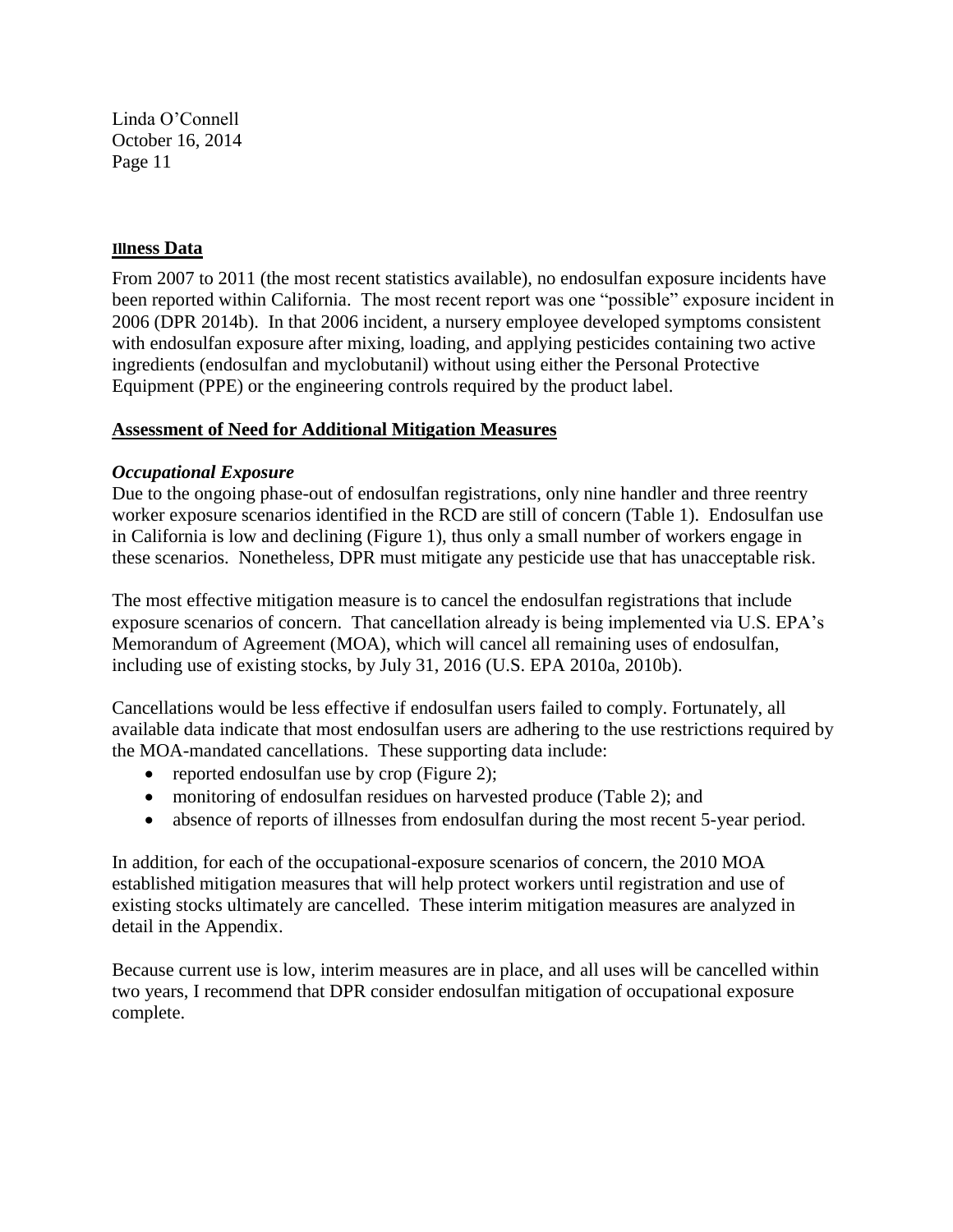## *Bystander Exposure*

A 1997 air monitoring study of an endosulfan airblast application to apple (ARB 1998) indicated an unacceptable risk for bystander inhalation exposure. As a result, DPR designated endosulfan as a Toxic Air Contaminant (Warmerdam 2008).

Endosulfan use in California is low and declining (Figure 1), thus only a small number of bystanders are exposed to endosulfan airblast applications. In particular, the only remaining California registration that includes airblast applications is on apple, and the most recent reported application to apple was in 2010 (a total of less than 9 pounds applied). For all other crops, endosulfan product labeling specifies mandatory drift-control restrictions for applications within California. Crops other than apple may only be treated via low-pressure groundboom (boom pressure not to exceed 30 pounds per square inch). Currently registered products do not allow aerial applications of endosulfan to any crop within California.

Although only a small number of bystanders currently may be exposed, California Food and Agricultural Code section 14023 requires DPR to, "determine . . . the need for and appropriate degree of control measures for each pesticide listed as a toxic air contaminant." The most effective control measure is to cancel the endosulfan registrations that include exposure scenarios of concern. Registrations and use of existing stocks on apple, the only crop on which airblast application is allowed, will be cancelled within one year, on July 31, 2015 (U.S. EPA 2010b).

Because current use of airblast application is low, and will be cancelled within one year, I recommend that DPR consider endosulfan mitigation of bystander exposure complete.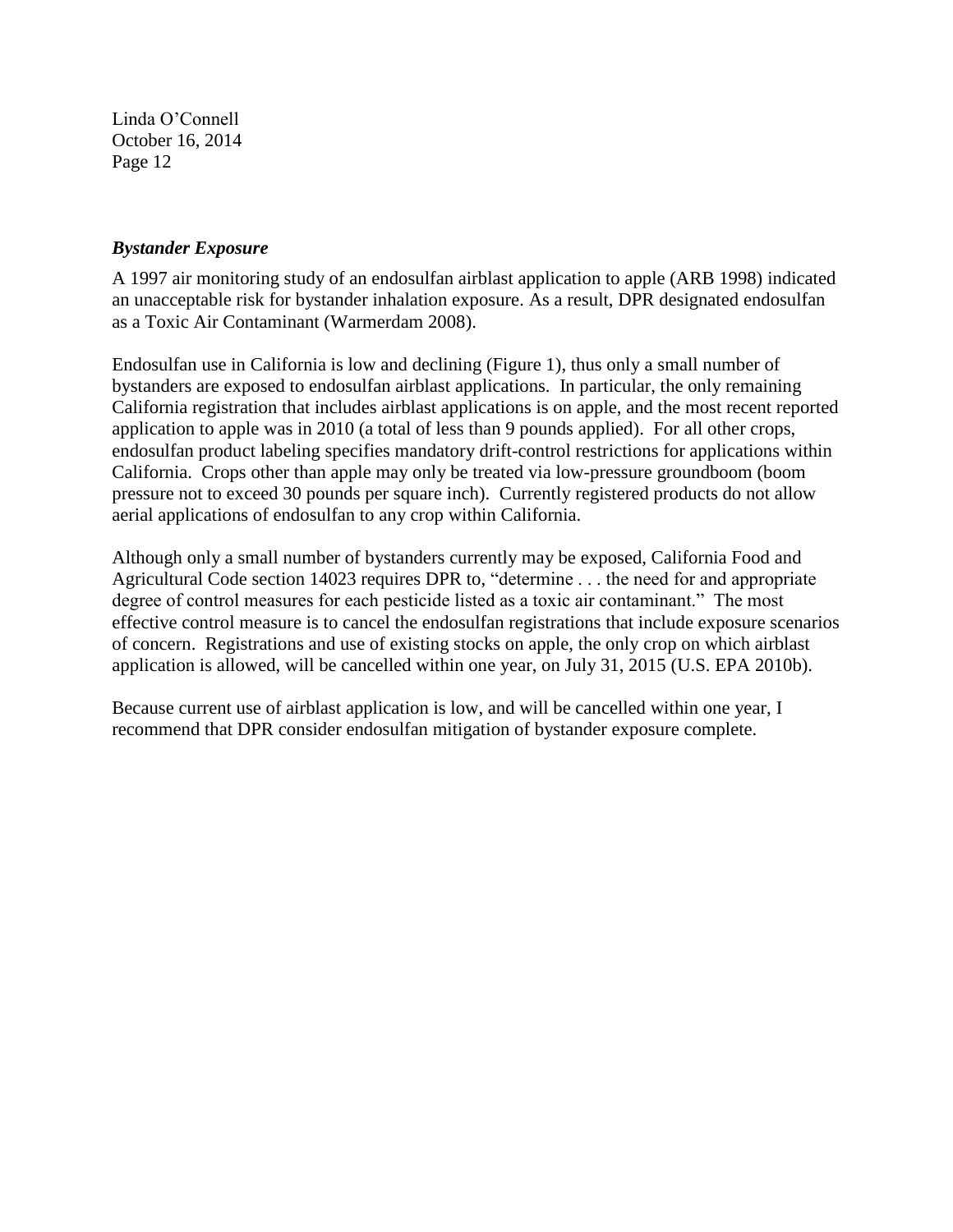#### **REFERENCES**

- Air Resources Board. 1998. Report for the Air Monitoring of Endosulfan in Fresno County (Ambient) and in San Joaquin County (Application). Project No. C96-034. Sacramento, CA Engineering and Laboratory Branch, Air Resources Board, California Environmental Protection Agency.
- Beauvais. S. 2008. Estimation of Exposure of Persons in California to Pesticide Products that Contain Endosulfan. HS-1647. January 2008. Worker Health and Safety Branch, California Department of Pesticide Regulation, California Environmental Protection Agency, Sacramento, CA.
- Beauvais, S., S. Powell, and W. Zhao. 2007. Surrogate Handler Exposure Estimates for use in Assessments by the California Department of Pesticide Regulation. HS-1826. September 2007. Worker Health and Safety Branch, California Department of Pesticide Regulation, California Environmental Protection Agency, Sacramento, CA.
- Department of Pesticide Regulation. 2014a. California Pesticide Information Portal (CALPIP), Pesticide Use Report Database. Available at<http://calpip.cdpr.ca.gov/main.cfm> (accessed September 22, 2014)
- Department of Pesticide Regulation. 2014b. California Pesticide Illness Query (CalPIQ) [Online]. Available at [http://apps.cdpr.ca.gov/calpiq/calpiq\\_input.cfm](http://apps.cdpr.ca.gov/calpiq/calpiq_input.cfm) (accessed September 19, 2014)
- Department of Pesticide Regulation. 2014c. Reports of Pesticide Sold in California. Available at: <http://www.cdpr.ca.gov/docs/mill/nopdsold.htm>(accessed September 17, 2014)
- Department of Pesticide Regulation. 2014d. Pesticide Residues in Fresh Produce. Available at: <http://www.cdpr.ca.gov/docs/enforce/residue/rsmonmnu.htm>(accessed September 12, 2014).
- Powell, S. 2007. Recommended Method for Approximating Confidence Limits for Upper Bound and Mean Exposure Estimates from the Pesticide Handlers Exposure Database (PHED) to Replace the Method of HSM-02037. Memo No. HSM-07004. Sacramento, CA: Worker Health and Safety Branch, California Department of Pesticide Regulation, California Environmental Protection Agency.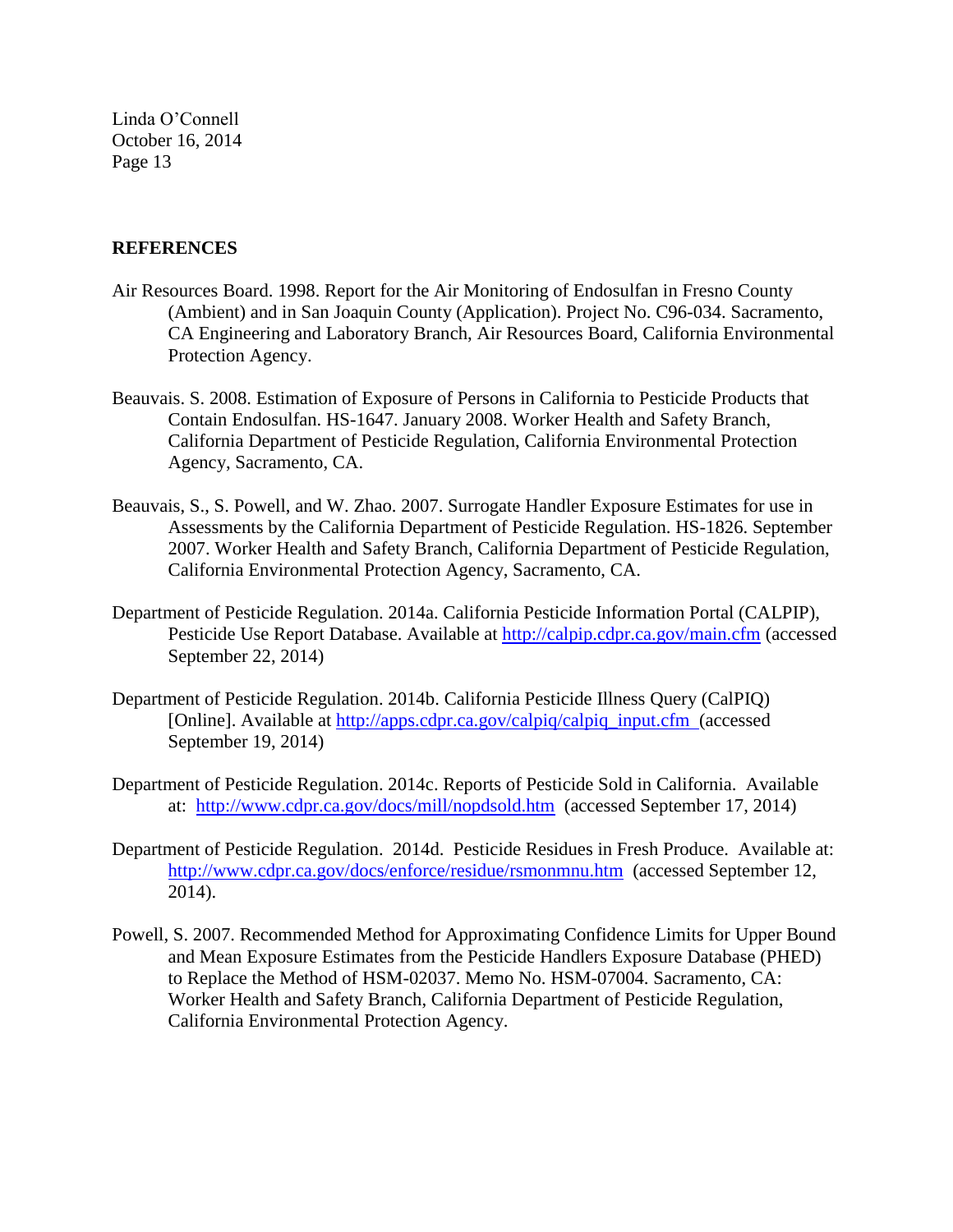## **REFERENCES (continued)**

- Silva, M.H. 2008. Endosulfan Risk Characterization Document I. January 2008. Medical Toxicology Branch, Department of Pesticide Regulation, California Environmental Protection Agency, Sacramento CA. Available at <http://www.cdpr.ca.gov/docs/risk/rcd/endosulfan.pdf>
- U.S. Environmental Protection Agency. 2002. Reregistration Eligibility Decision for Endosulfan. Case 0014. November 2002. Prevention, Pesticides and Toxic Substances, U.S. Environmental Protection Agency, EPA 738-R-02-013. www.epa.gov/oppsrrd1/REDs/endosulfan\_red.pdf
- U.S. Environmental Protection Agency. 2007. Revision of Occupational and Residential Exposure/Risk Assessment for the Endosulfan Reregistration Eligibility Decision Document (RED) (Revised). DB Barcode D339509, Dated May 3. Office of Prevention, Pesticides and Toxic Substances, U.S. Environmental Protection Agency, Washington, D.C.
- U.S. Environmental Protection Agency. 2010a. Endosulfan: Final Product Cancellation Order. Federal Register Vol. 75, No. 217: 69065-69069, November 10, 2010. www.regulations.gov Docket EPA-HQ-OPP-2002-0262-0188.
- U.S. Environmental Protection Agency. 2010b. Memorandum of Agreement Between the Environmental Protection Agency and Makhteshim Chemical Works, Ltd., Makhteshim Agan of North America, Inc., Drexel Chemical Company, and KMG-Bernuth, Inc., Regarding the Registration of Pesticide Products Containing Endosulfan. July 23, 2010. www.regulations.gov Docket EPA-HQ-OPP-2002-0262-0181.
- U.S. Environmental Protection Agency. 2010c. Endosulfan: The Health Effects Division's REVISED Human Health Risk Assessment. DB Barcode D372569, Dated June 30. Office of Chemical Safety and Pollution Prevention, U.S. Environmental Protection Agency, Washington, D. C.
- U. S. Environmental Protection Agency. 2011. Atrazine, Chloroneb, Chlorpyrifos, Clotencet, Endosulfan, *et al*.; Tolerance Actions. Final Rule. Federal Register Vol 76, No 178 / Wednesday, September 14, 2011 / Rules and Regulations, pages 56648–56657.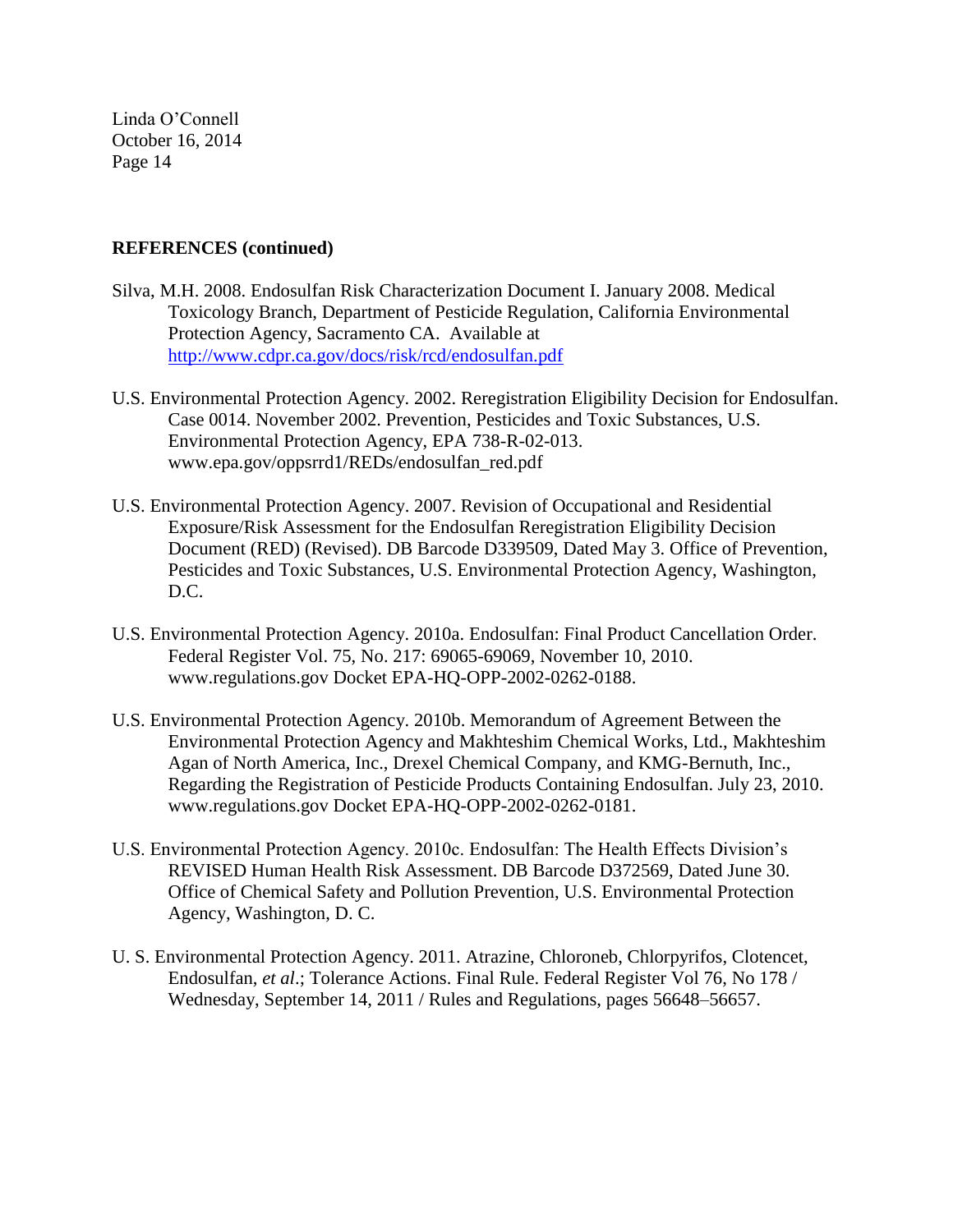## **REFERENCES (continued)**

- Warmerdam, M. 2008. Director's Proposed Decision Concerning Endosulfan as a Toxic Air Contaminant. Memo dated August 27. Sacramento, CA: Department of Pesticide Regulation, California Environmental Protection Agency. Available at: <http://www.cdpr.ca.gov/docs/emon/pubs/tac/finaleval/endosulfan.htm>
- Whitmyre, G.K, J.H. Ross, C. Lunchick, B. Volger, and S. Singer. 2004. Biphasic Dissipation Kinetics for Dislodgeable Foliar Residues in Estimating Postapplication Occupational Exposures to Endosulfan. Arch. Environ. Contam. Toxicol. 46:17–23.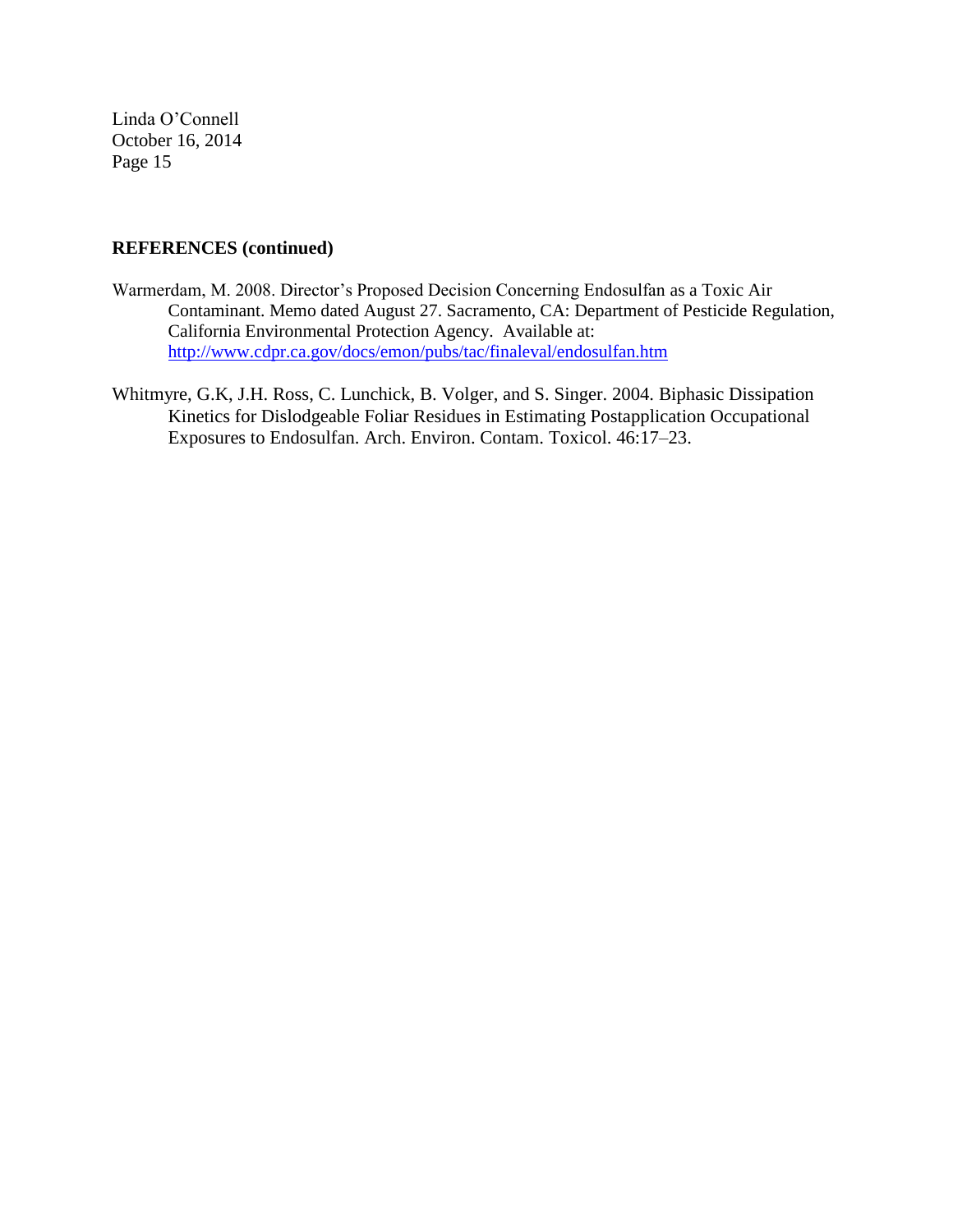# **Appendix: Interim Mitigation for Occupational Exposure Scenarios of Concern**

This Appendix summarizes the nine handler and three reentry-worker exposure scenarios identified by DPR's Risk Characterization Document (RCD) (Beauvais 2008, Silva 2008) that are still compatible with currently-registered crop uses and application methods. For each scenario, the summary includes current endosulfan usage patterns and an analysis of the interim mitigation measures that will help protect workers and bystanders until registration and use of existing stocks ultimately is cancelled.

Handler exposure scenarios were recalculated by Joshua Ogawa of DPR's Worker Health and Safety Branch, using:

- applicable Pesticide Handlers Exposure Database (PHED) dermal subsets and RCD NOELs (Beauvais *et al.* 2007, Beauvais 2008);
- short-term and long-term Upper Confidence Limit (UCL) multipliers from Powell 2007 (these multipliers supersede multipliers used in Beauvais 2008);
- current maximum label rates (2lbs ai/A for apples, 1 lb ai/A all other crops); and
- 1995–2010 endosulfan Pesticide Use Reports (PURs).

Similarly, Joshua Ogawa recalculated reentry worker exposure scenarios using dislodgeable foliar residue (DFR) estimates from the RCD endosulfan dissipation regression models (Beauvais 2008) and current label application rates and REIs.

# **Airblast: Applicators (All formulations)**

# 2008 RCD

Dermal short term absorbed, seasonal, and annual average daily dose MOEs for airblast applicators were < 100 (Short-Term Absorbed Daily Dose (STADD) MOE=4, Seasonal Average Daily Dose (SADD) MOE=25, Annual Average Daily Dose (AADD) MOE=71). Exposure estimates were derived directly from a worker exposure study (Smith 2005, cited in Beauvais 2008). Airblast applicators used an open cab and wore long-sleeved shirt and long pants, shoes plus socks, Chemical Resistant (C-R) gloves, and either a C-R wide-brimmed hat or a C-R hooded jacket. Short-term and long-term dermal exposure rate estimates were 276 µg/lb and 70.2µg/lb ai handled, respectively. Exposure estimates were based on 40 A/day applications (U.S. EPA 2001, cited in Beauvais 2008) at 2.5 lbs ai/A (2008 max application rate), and two use-months per year, as established by the RED (U.S. EPA 2002).

# Interim mitigation established by the Memorandum of Agreement (MOA)

The 2010 MOA between registrants and U.S. EPA (U.S EPA 2010b) established the following mitigation measures to cover the interim until final cancellation. Current labels require airblast applicators to use an enclosed cab and wear long-sleeved shirt and long pants, shoes and socks,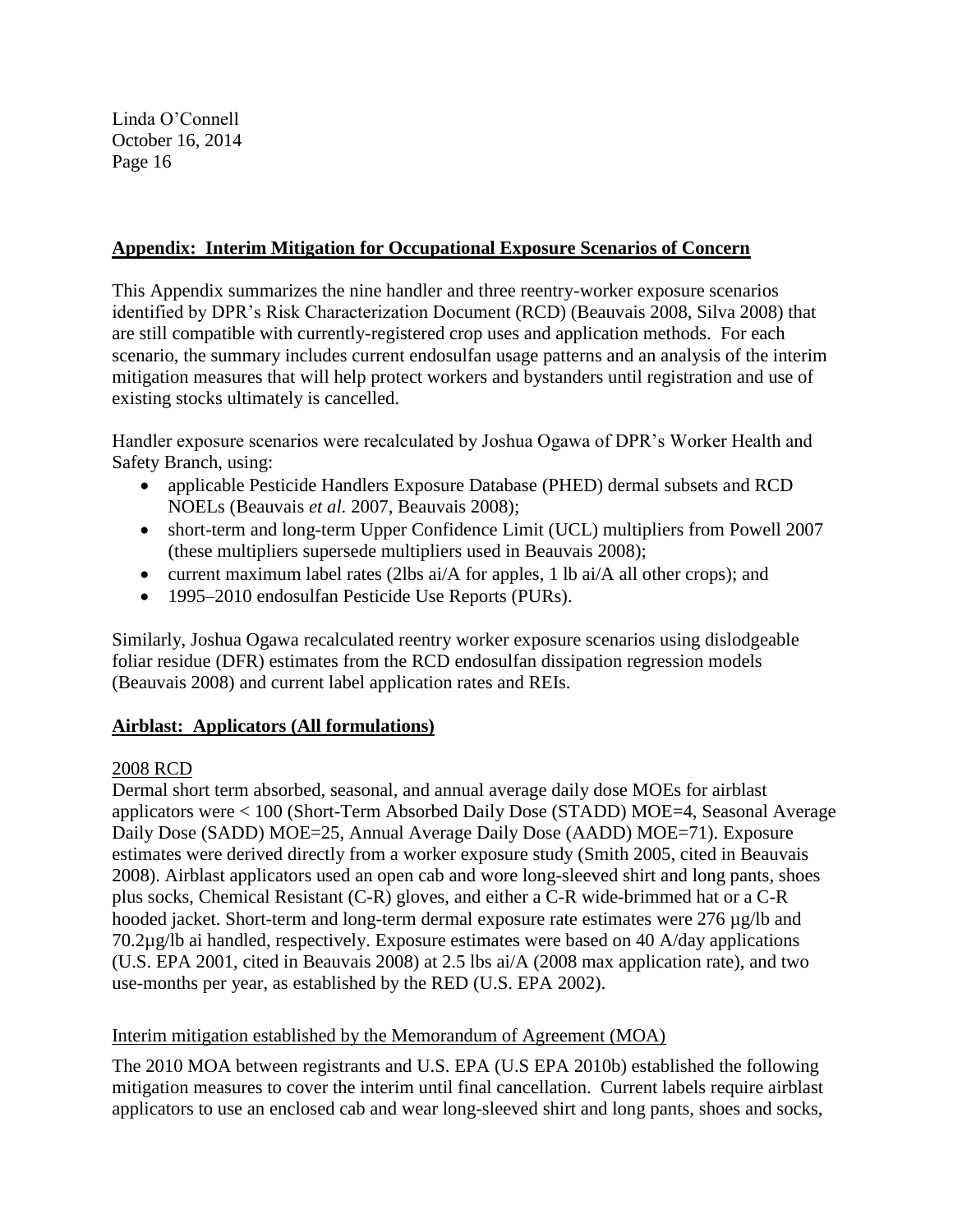and goggles or face shield. However, applicators are exempted from using enclosed cabs in apple orchards provided they wear maximum PPE clothing (baseline clothing plus organic vapor respirator, coveralls over long-sleeved shirt and long pants, C-R gloves, C-R shoes plus socks, goggles or face shield, and C-R headgear).

As of July 31, 2013, airblast applications are allowed only for apples. During the most recent 6 year period (2007–2012), within California there was a single 4 acre endosulfan application to apples, in 2010.

# Mitigation outlook

The existing open-cab allowance for applications to apple orchards suggests that current and future airblast applications in apple orchards will be done with open cabs. Given the RCD daily application acreage assumption (40 A/day) and incorporating the lower daily application rate (2lbs/A), the additional post-MOA PPE requirements (C-R shoes plus goggles or face shield and all of the RCD factored in PPE) do not lower dermal exposure rates enough to mitigate risk. Considering only PPE protection factors, without restricting the amount of material applied, short-term exposure rates would have to be lowered in excess of twenty-fold before the absorbed daily dose is small enough to no longer be of concern for short term exposure. Requiring an enclosed cab, label required PPE for enclosed cab airblast applications (long sleeved shirt, long pants, goggles, and C-R gloves), and restricting the size of a single application to less than 4 acres, will reduce short-term, seasonal and annual dermal exposure rates to acceptable levels (STADD MOE=105, SADD MOE=590, AADD MOE=1710; derived from PHED closed cab airblast application subset, Beauvais *et al.* 2007).

Considering the infrequent past use on apples during 2007-2012, and the scheduled July 31, 2015 cancellation date for use of existing stocks on apple, endosulfan likely will be applied only rarely with airblast equipment.

## **Airblast: Mixer/Loader (WP-WSP formulation)**

## 2008 RCD

Both dermal and inhalation STADD MOEs for airblast mixer/loader (M/L) using the WP-WSP formulation were less than 100 (dermal MOE=37, inhalation MOE=97). Exposure estimates were derived from the PHED M/L WP-WSP scenario and adjusted for handlers wearing long pants and long sleeved shirt, gloves, coveralls, and a C-R apron. Short-term dermal and inhalation exposure rate estimates were 28.4 µg/lb and 1.38 µg/lb ai handled, respectively. Exposure estimates were based on 40 A/day applications (U.S. EPA 2001, cited in Beauvais 2008) at 2.5 lbs ai/A (max application rate in 2008), and two use-months per year.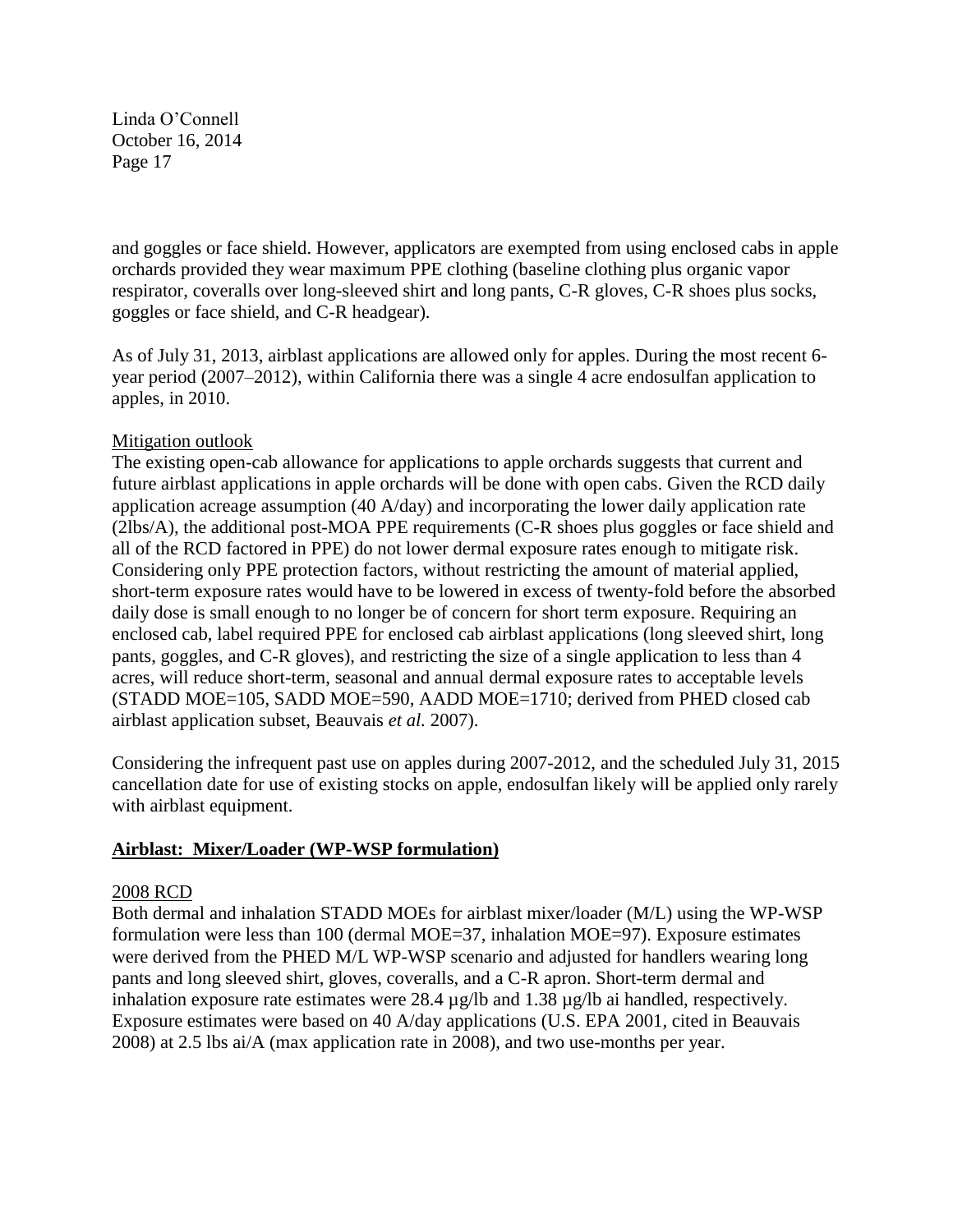## Interim mitigation established by 2010 MOA

The 2010 MOA between registrants and U.S. EPA (U.S EPA 2010b) established the following mitigation measures to cover the interim until final cancellation. Maximum application rates reduced to 2.5 lbs/A, with a maximum annual rate of 2.0 lbs/A. The current label requires M/L to wear long-sleeved shirt, long pants, shoes and socks, CR-gloves, CR-apron, and face shield or goggles.

After July 31 2013, airblast applications are allowed only on apples. Over the most recent 6-year reporting period (2007–2012), there was a single 4 acre application to apples in 2010.

## Mitigation outlook

Correcting for multiplier difference and factoring in the lower application rate reduced short term dermal and inhalation exposure rates. The inhalation exposure rate is no longer of concern (MOE=194), but the dermal exposure rate is still problematic (MOE=60). Adopting the same acreage limitation that mitigates airblast applicator dermal exposure, will lower the M/L exposure rate enough to mitigate concern (MOE=599).

#### **Airblast: Mixer/Loader (EC formulation)**

#### 2008 RCD

Based on PHED M/L estimates for liquid formulations in closed systems and adjusted for handlers wearing long pants, long sleeves, gloves, coveralls, and a C-R apron, only the dermal STADD had an MOE less than 100. Exposure assumptions were the same as the airblast M/L WP-WSP exposure scenario.

#### Interim mitgation established by 2010 MOA

The 2010 MOA between registrants and U.S. EPA (U.S EPA 2010b) established the following mitigation measures to cover the interim until final cancellation. The WP-WSP application restrictions and requirements also apply for the EC formulations

## Mitigation outlook

Correcting the UCL multiplier difference and factoring in the lower application rate reduces the short term dermal exposure rate. However, this is not enough to mitigate exposure concerns (MOE=43). Adopting the same acreage limitation that mitigates airblast applicator dermal exposure, will lower the M/L exposure rate enough level to mitigate the concern (MOE=405).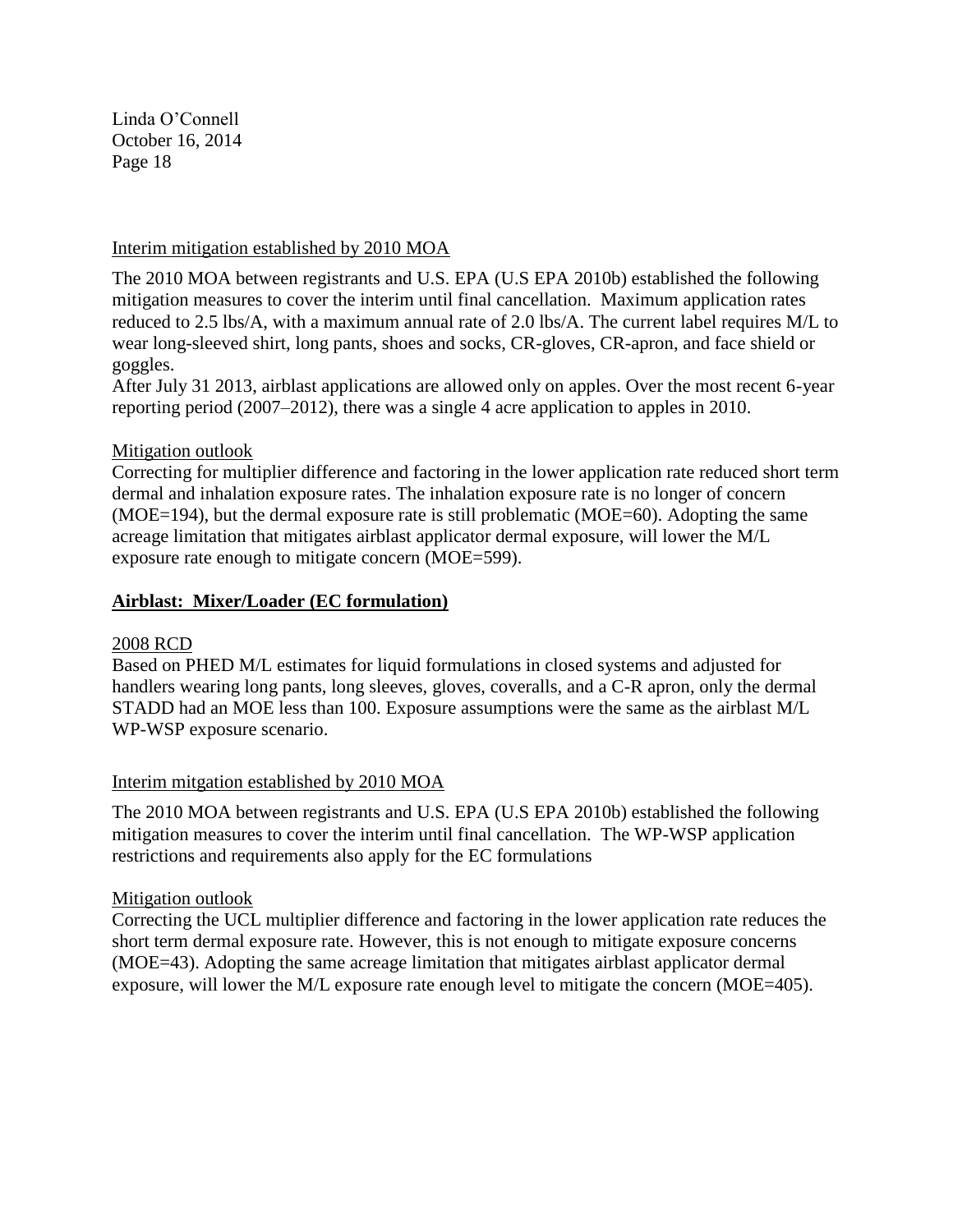## **Groundboom: Applicators (All formulations)**

#### 2008 RCD

Only the dermal STADD had an MOE less than 100. Short dermal exposure rate was 40.6 µg/lb ai and assumed handlers wore long sleeved shirt, long pants, coveralls, and gloves. STADD exposure estimate was based on treating 80A/day at an application rate of 2.0 lbs ai/A.

#### Interim mitigation established by 2010 MOA

The 2010 MOA between registrants and U.S. EPA (U.S EPA 2010b) established the following mitigation measures to cover the interim until final cancellation. Currently labeled products can only be applied at a rate of 1.0 lb ai/A to field and vegetable crops. Applicators are required to wear goggles or a face shield in addition to the PPE considered in the 2008 RCD.

Considering only currently labeled uses, over the most recent six year PUR period (2007–2012), endosulfan was primarily applied to processing/canning tomatoes (Table A1). Between 2007– 2011, an average 122 acres were treated per tomato application (range: 7–466 acres). In 2012, 6,484 lbs of endosulfan were applied by ground to tomatoes in California, primarily in Fresno County (5,018 lbs).

## Mitigation outlook

Factoring in the lower application rate and UCL multiplier correction does not lower the shortexposure dermal rate enough to mitigate exposure risk concerns. Additional PPE requirements would have to yield at least a three-fold reduction to the short-term dermal exposure rate. Requiring enclosed cabs, long pants, long sleeve shirts, and CR-gloves for groundboom applications will not achieve enough of a reduction to short-term dermal exposure (MOE=69). Limiting applications to less than 30 A in addition to the label's PPE requirements will lower dermal exposure rate to an acceptable level (MOE=106). Requiring applicators to use an enclosed cab, will allow the acreage to rise to 50 A per application (MOE=110). Based on 2007– 2012 PURs, only 11% of the tomato applications (41/390) were less than 30 acres and 18% (70/390) were less than 50 acres. Endosulfan use on tomatoes is prohibited after July 31, 2015.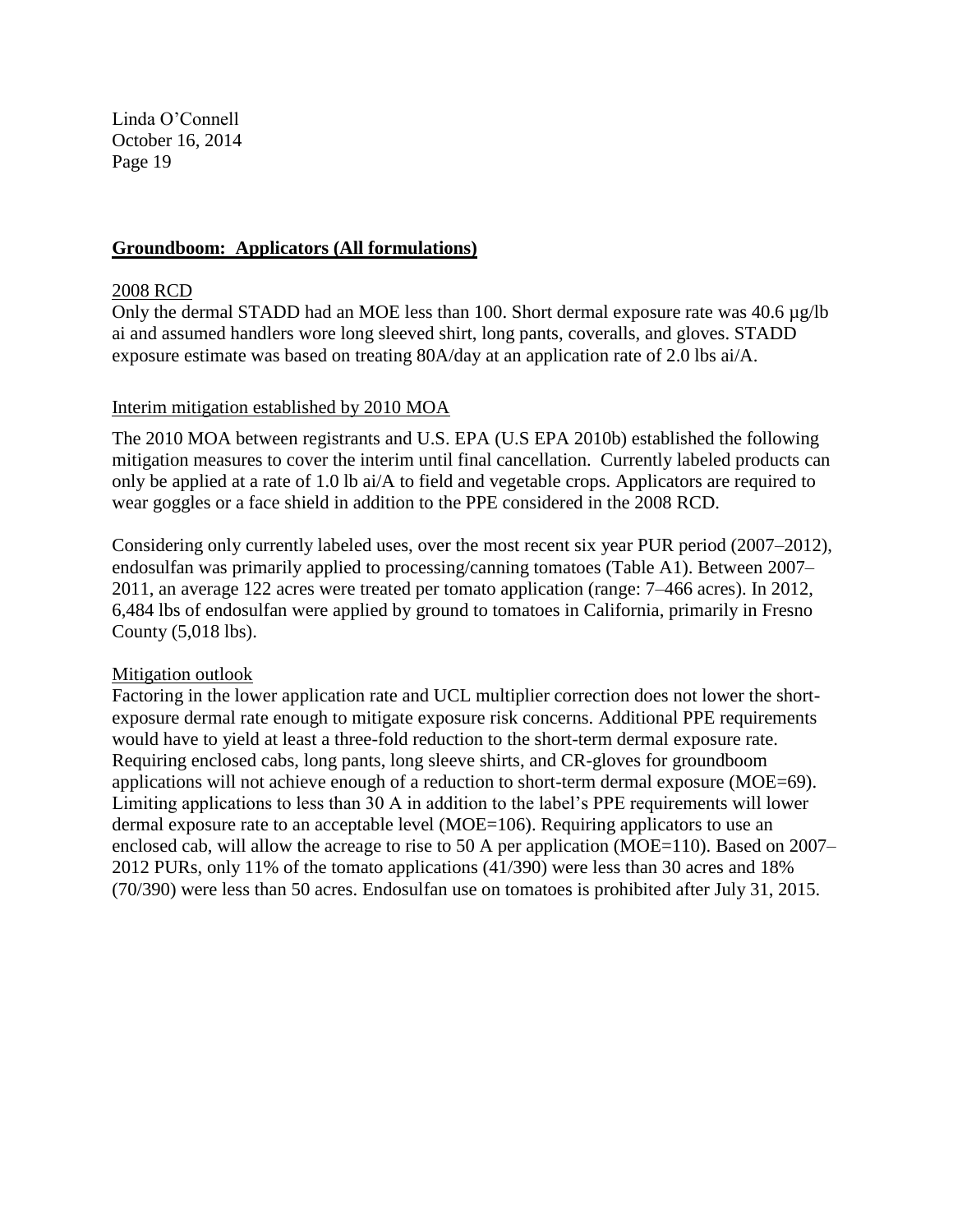| Crop                               | 2007           | 2008     | 2009             | 2010     | 2011           | 2012           |
|------------------------------------|----------------|----------|------------------|----------|----------------|----------------|
| Apple                              | $\theta$       | $\Omega$ | $\Omega$         | 9        | 0              | 0              |
| Cabbage <sup>1</sup>               | 107            | 28       | 14               | 10       | $\Omega$       | 0              |
| Corn (Human Consumption)           | 1,489          | 986      | $\boldsymbol{0}$ | $^{(1)}$ | $\Omega$       | 0              |
| Pear                               | 18             | 0        | $\boldsymbol{0}$ | 0        | $\theta$       | 0              |
| Peppers (Fruiting)                 | 1,191          | 1,942    | 1,452            | 354      | 572            | 0              |
| Potato (White, Irish, Red, Russet) | 252            | 495      | 1,804            | 1,222    | 77             | 103            |
| Pumpkin                            | $\overline{0}$ | 0        | $\boldsymbol{0}$ | $\Omega$ | $\overline{0}$ | $\overline{0}$ |
| Squash (Winter)                    | $\theta$       | 0        | $\boldsymbol{0}$ | 0        | $\Omega$       | 0              |
| Strawberry <sup>2</sup>            | 908            | 9        | 14               | 1,354    | 70             | 20             |
| Tomatoes                           | 10             | 248      | 151              | 131      | 712            | 294            |
| Tomatoes (For Processing/Canning)  | 1,422          | 8,026    | 7,789            | 11,825   | 5,071          | 6,484          |
| Total                              | 5,397          | 11,734   | 11,225           | 14,906   | 6,502          | 6,901          |

**Table A1.** Pounds of endosulfan applied to currently labeled crops (2007–2012).

<sup>1</sup>2012 onward: cabbage grown for seed

<sup>2</sup>2012 onward: biennial and perennial strawberries

# **Groundboom: Mixer/Loader (WP–WSP formulation)**

## 2008 RCD

The STADD dermal and inhalation, and the AADD inhalation MOEs were less than 100. Application assumptions were 80 A/day, 2 lbs ai/A for the STADD and 1.5 lbs ai/A for the AADD with five use-months/year. Exposure rates were calculated using the PHED subset for M/Ls of WP-WSP and PPE consisted of long pants, long sleeved shirt, coveralls, a C-R apron, and gloves.

## Interim mitigation established by 2010 MOA

The 2010 MOA between registrants and U.S. EPA (U.S EPA 2010b) established the following mitigation measures to cover the interim until final cancellation. The maximum application rate for currently labeled crops is 1.0 lbs ai/A. The WP-WSP formulation cannot be applied to tomatoes and sweet corn. The current label requires M/L to wear long-sleeved shirt, long pants, shoes and socks, CR-gloves, CR-apron, and face shield or goggles.

Only pumpkins, winter squash, peppers, potatoes, and strawberries can be treated with the WP-WSP formulation using groundboom equipment. Based on the year PUR period 2007–2011, endosulfan was only applied to peppers, potatoes, and strawberries. On average, 26 applications were annually applied to peppers across the state (average application size  $= 10$ A).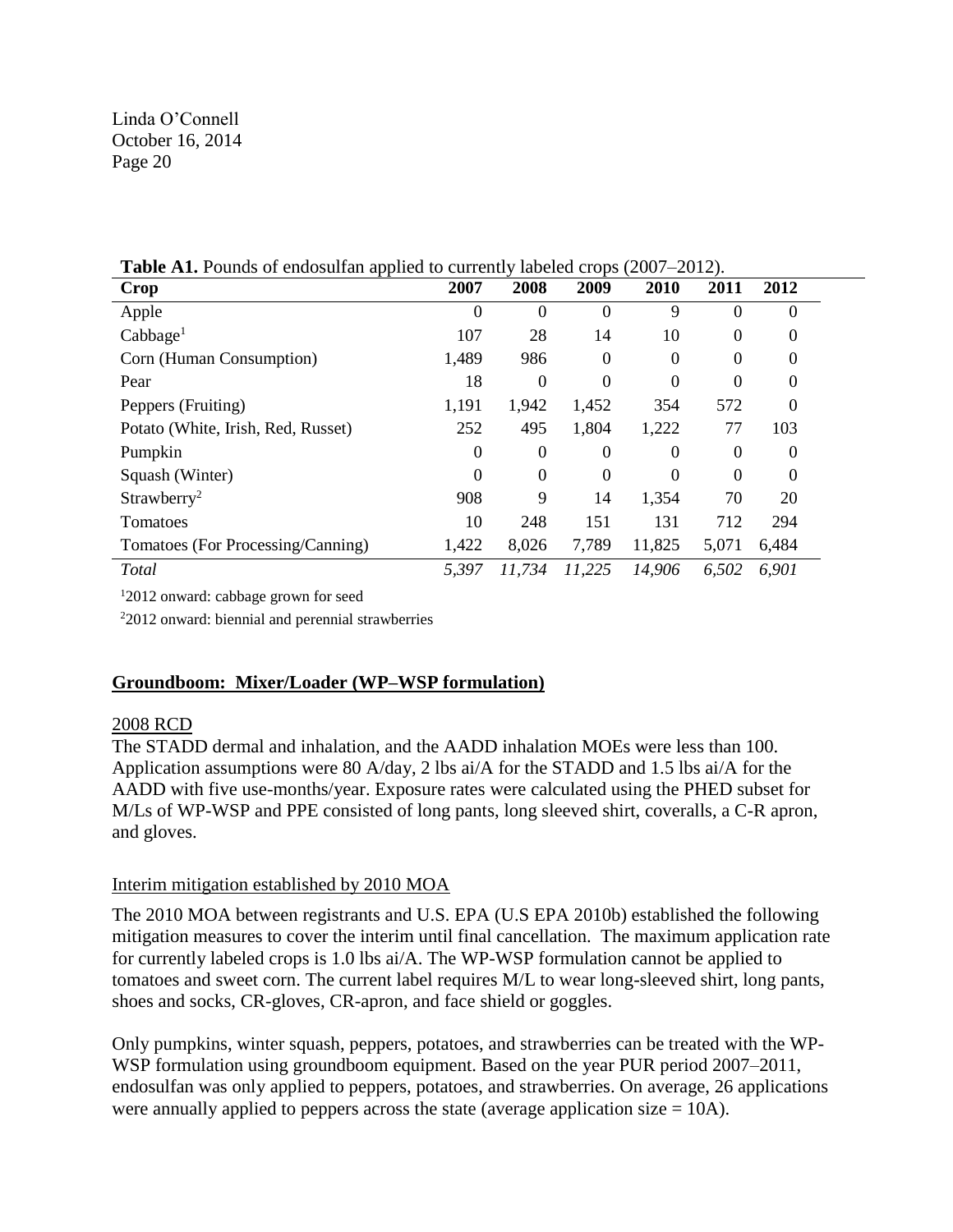Approximately 20% of those applications used WP-WSP formulations. On average eleven endosulfan applications were applied to strawberries annually (average application size = 33A). All strawberry applications were with WP-WSP product formulations. From 2007–2012, the WP-WSP formulation was not used on potatoes. The majority of endosulfan applications to peppers, potatoes, and strawberries are limited to three months a year.

# Mitigation outlook

Factoring in the lower application rate, UCL multiplier correction, and fewer use-months short and long-term inhalation exposure rates are lowered enough to mitigate the STADD and AADD inhalation exposure risk concerns. However, these adjustments do not lower the dermal STADD enough. Restricting application size to less than 30 A (the same limit proposed for groundboom applicators) reduces short-term dermal exposure rates enough to mitigate exposure concerns (MOE=160). Based on 2007–2011 PURs, 52% of strawberry applications were less than 30 A (29/56). Endosulfan use on biennial and perennial strawberries is prohibited after July 31, 2016.

# **Groundboom: M/L (EC formulation)**

## 2008 RCD

Only the STADD dermal MOE was < 100. Application assumptions were 80 A/day and 2 lbs ai/A. Exposure rates were calculated using PHED subset for M/L for liquid formulations with handlers wearing long sleeved shirt, long pants, coveralls, C-R gloves, C-R apron, and using a closed system.

## Interim mitigation established by 2010 MOA

The 2010 MOA between registrants and U.S. EPA (U.S EPA 2010b) established the following mitigation measures to cover the interim until final cancellation. Maximum application rate for currently labeled crops is 1.0 lbs ai/A. The current EC labels requires, in addition to the RCD considered PPE, M/L to wear a face shield or goggles. Endosulfan EC formulations can be applied to all current crop uses, with strawberries representing the highest annual crop use (see *Groundboom: Applicator* section for additional information).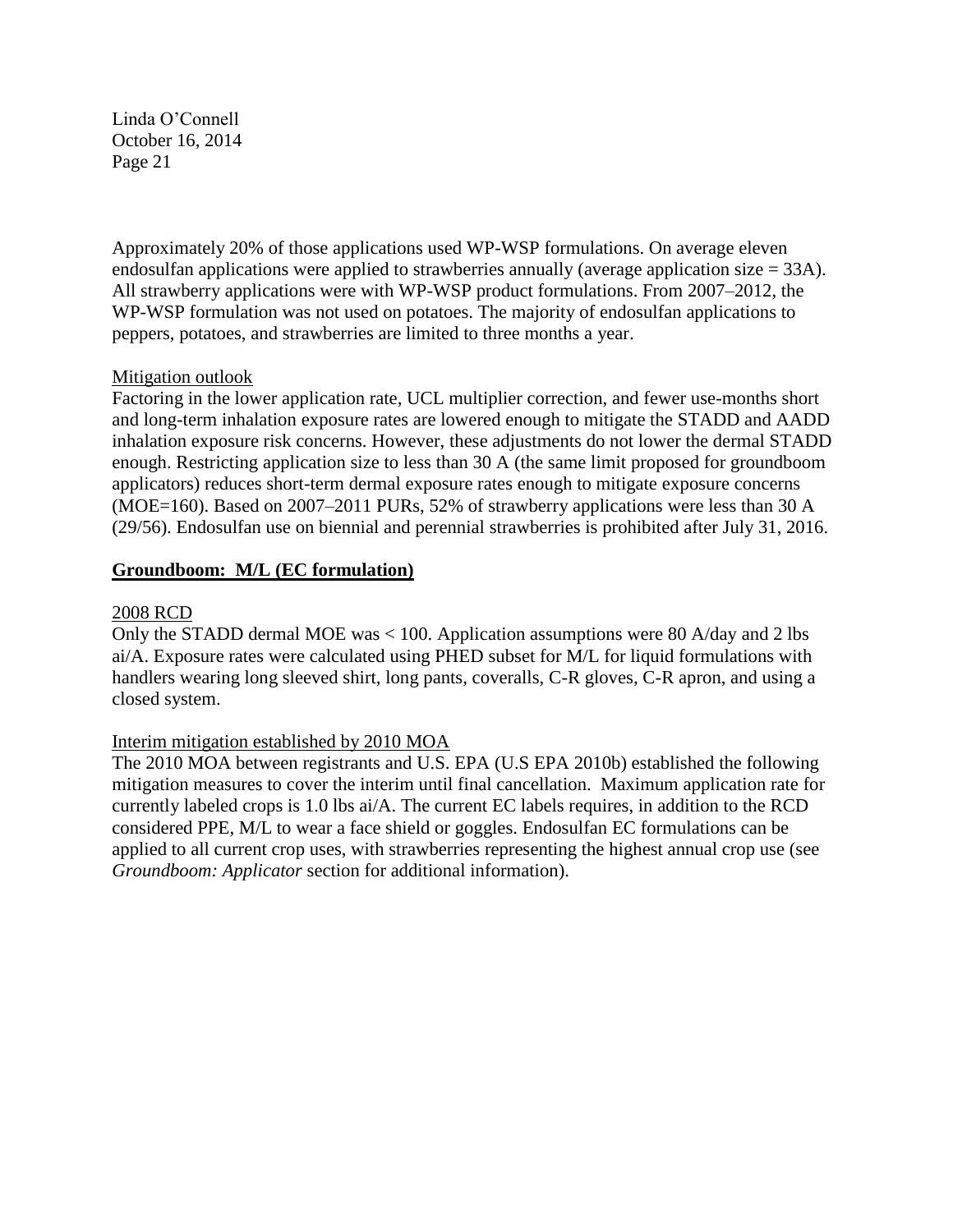## Mitigation outlook

Factoring in the lower application rate and multiplier-correction does not lower the shortexposure dermal rate enough to mitigate the exposure risk concerns. Adopting the 30 A application limit required to mitigate applicator exposure will also mitigate the M/L exposure (MOE=108).

## **Groundboom High-Acre: M/L and Applicators**

The 2008 RCD evaluated handler endosulfan exposure during high-acreage applications (200 A). Margins of exposure for both short-term dermal and inhalation were below the acceptable threshold for M/L and applicators (Silva 2008). Limiting the amount of acreage treated to lower short-term exposure rates for handlers supporting groundboom applications will prohibit highacreage applications.

#### **Reentry Workers**

#### 2008 RCD

All reentry worker scenarios evaluated in the RCD had STADD rates that were of concern (occupational MOEs less than 100). Of the fifteen considered scenarios, three are still compatible with currently allowed uses: Potato Scouting, Hand Harvesting Strawberry, and Hand Harvesting Tomato. Due to an error in adjusting for the surrogate crop DFR, values used to estimate exposure for half of the RCD reentry scenarios underestimated the exposure rate and therefore over-estimated the associated MOE values (including Potato Scouting, Strawberry Hand Harvesting, and Tomato Hand Harvesting). Based on the other RCD assumptions, maximum label rates using the WP formulation, two-day REIs, and corrected surrogate application rates (Whitmyre *et al.* 2004), the corrected MOEs for Potato Scouting, Strawberry Hand Harvesting, and Tomato Hand Harvesting are 11, 8, and 17, respectively.

## Interim mitigation established by 2010 MOA

The 2010 MOA between registrants and U.S. EPA (U.S EPA 2010b) established the following mitigation measures to cover the interim until final cancellation. Compared to the RCD reentry worker assumptions, the application rate for strawberries is halved and REIs were increased from two days for all crops to four days for tomatoes and seven days for potatoes and strawberries. The WP formulation cannot be applied to tomatoes. Only perennial and biennial strawberries can be treated with endosulfan.